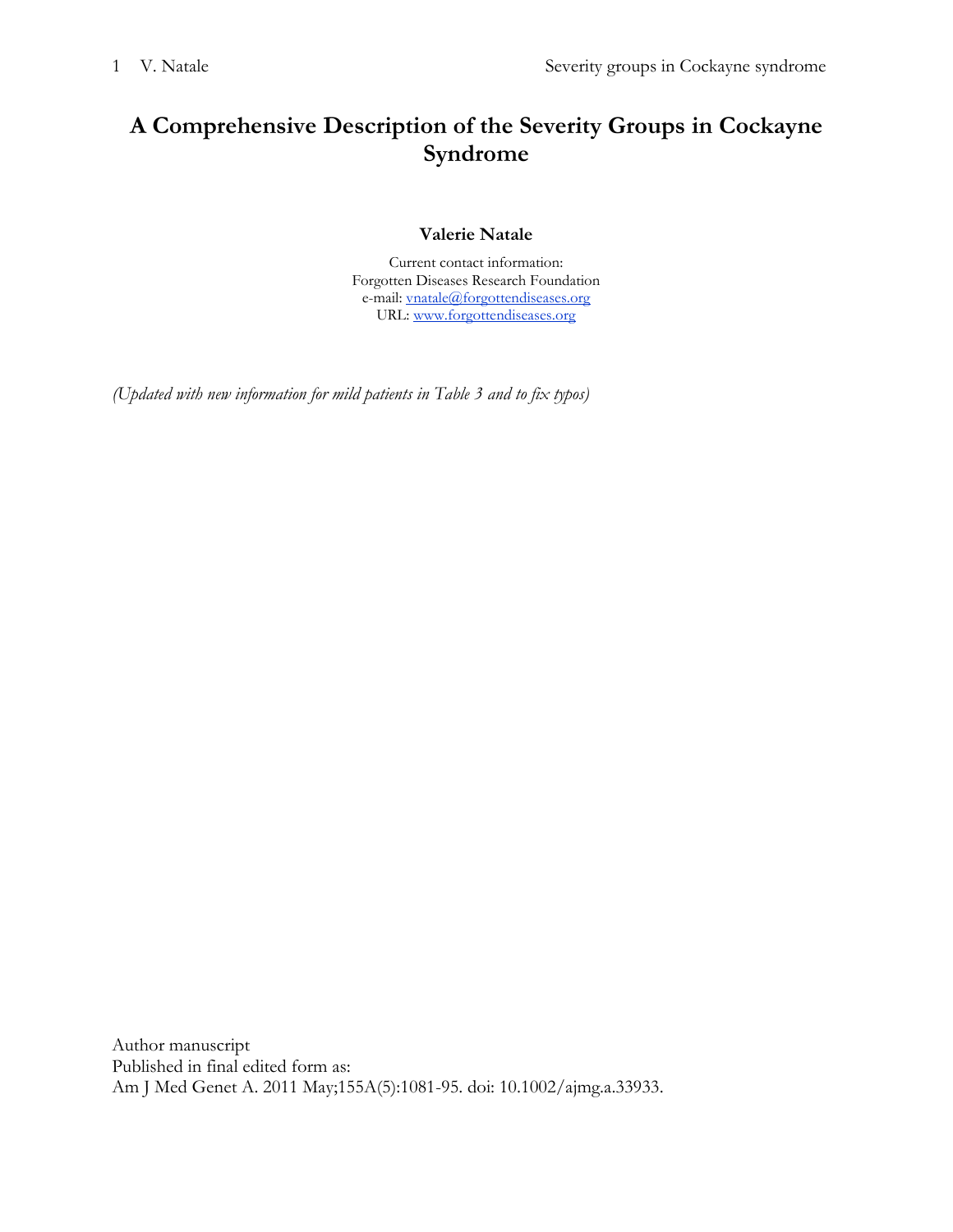## **ABSTRACT**

Cockayne syndrome (CS) is a rare degenerative disorder with a common set of symptoms but a very wide variation in phenotype. The variation is sufficiently wide that CS patients have traditionally been described in three different severity groups. Unfortunately, there is no single source for information about the different severity groups. This problem can complicate not only diagnosis, but accurate prognosis as well. The goal of this study was to describe the phenotypic variation in CS as completely as possible. This paper provides extensive descriptions of traits common to each group, as well as new information, including statistical data for each of the three severity groups (mean age at death, average head circumference, and average length or stature). Ranges and standard deviations are included.

The study also includes cerebro-oculo-facial syndrome (COFS) as a severe form of CS, based on results of recently published genetic studies performed by other authors. Forty-five people with CS were surveyed for this study, and information from the published literature was used to increase the sample sizes for statistical calculations. This paper also includes revised names for CS severity groups. They are **severe**, **moderate**, and **mild.** The groups were formerly called *Type II/early onset CS*, *Type I/classical CS*, and *Type III/atypical/mild/late-onset CS*, respectively. A fourth newly documented group, **UV sensitivity only/adult onset** is also described. Average ages of death were calculated as 5.0 years (severe), 15.9 years (moderate), and 30.6 years (mild).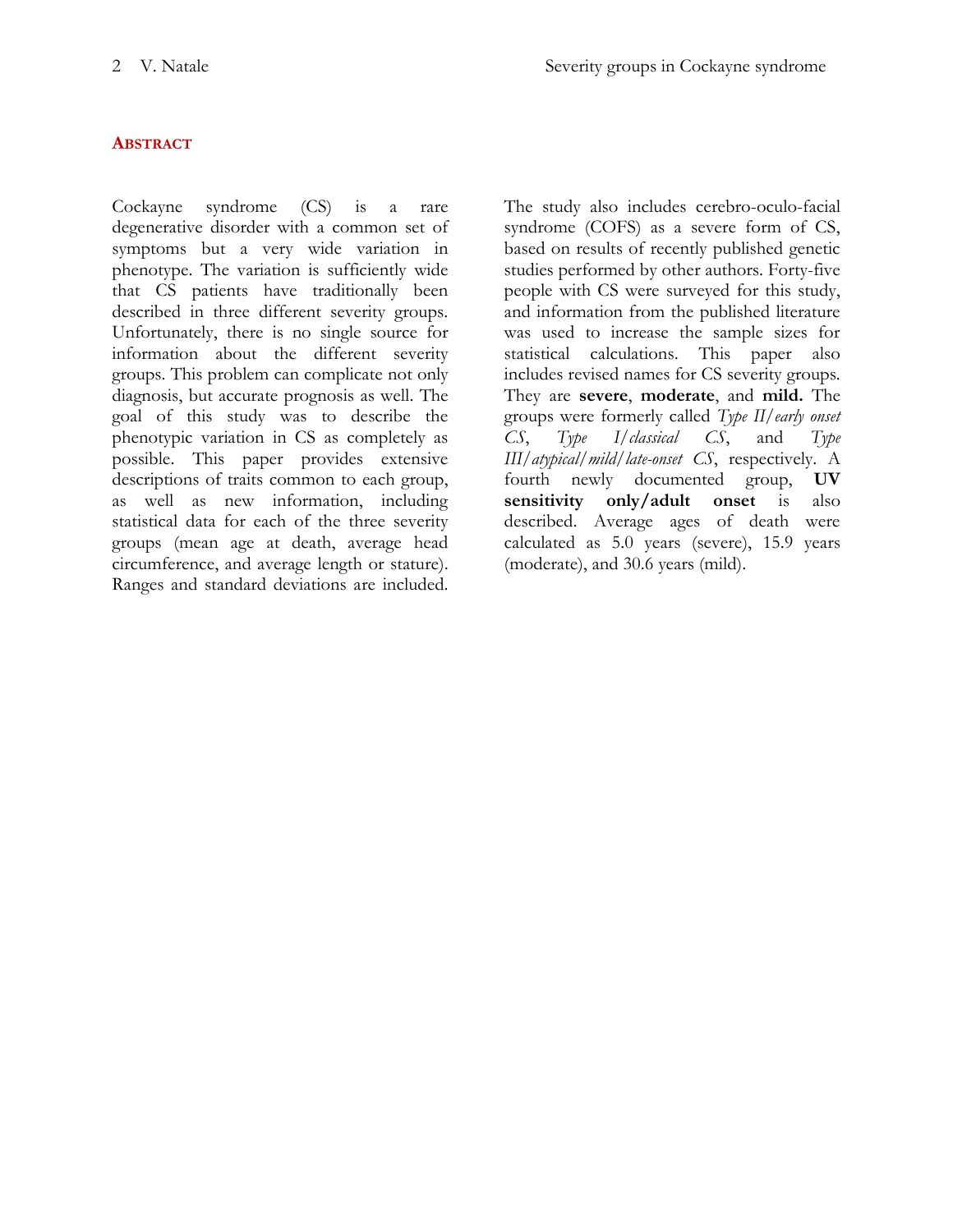## **INTRODUCTION**

ockayne syndrome (CS) is a multi-system Cockayne syndrome (CS) is a multi-system<br>degenerative disorder. Major clinical manifestations include photosensitivity, microcephaly, dwarfism, a characteristic facial appearance, very low body weight in most patients, developmental delays, premature aging, musculoskeletal abnormalities (such as flexion contractures), tremors, progressive sensorineural deafness, visual problems including cataracts and salt-and-pepper retinopathy, severe crowding of permanent teeth, and CNS abnormalities (demyelination, brain atrophy, and calcifications). These features have been consistently documented in the literature, including the last major review of CS[.](#page-19-0) 1

The extremities of CS patients (especially their feet) tend to be cold and/or bluish, and their hands/arms are often disproportionately large compared to the body as a whole. $2^{-10}$  Other consistently documented symptoms include enophthalmos, nystagmus, kyphosis, hypertension, stroke, and seizures. A large portion of CS patients are prone to dental caries. In this group, cavities occur in spite of brushing and regardless of eating habits or tube feeding. People with CS also have distinctive-sounding high-pitched voices.

CS patients are prone to pneumonia, and kidney and liver dysfunction also occur, especially in the later stages of the disease. The characteristics of CS may or may not be readily observable at birth, depending on the severity of the phenotype. In spite of their problems, people with CS tend to be outgoing and happy. Again, all these features have been consistently documented in the literature, including in the most recent review of  $CS$ [.](#page-19-0)<sup>1</sup>

**Variation in phenotype.** CS has been described as having consistent clinical features that vary in severity.<sup>[11](#page-19-2)</sup> The most severely affected individuals cannot sit independently or talk,<sup>[12,](#page-19-3) [13](#page-19-4)</sup> while those who are very mildly affected may learn to read and write at a third grade level or higher, ski or ride a bicycle,

cook simple meals, or hold a job. $^{14}$  $^{14}$  $^{14}$  Others may not be aware that they have the disorder until well into adulthood, if at all.<sup>[15,](#page-19-6) [16](#page-19-7)</sup>

Because of the variation in phenotype, CS has traditionally been classified in three severity groups. They are currently called *Type I/Classic CS*, *Type II/early-onset CS*, and *Type III /Mild or Atypical CS*. Unfortunately, these names are not descriptive and can be confusing. For example, the numerical order of the types does not follow the order of severity. Confusingly for physicians, symptoms of Type I CS can be obvious at birth or soon after, making the Type II term *Early Onset* difficult to interpret. Type I is presumably called *Classic CS* because the first published case histories of CS described children who fit into this group.<sup>[4,](#page-19-8) [17](#page-19-9)</sup> Finally, this study found that Type III/Atypical CS is as common as the other two varieties.

This paper proposes a formal renaming of the groups, as follows:

- **Severe CS** (Type II or Early-onset CS)
- **Moderate CS** (Type I or Classical CS)
- **Mild CS** (Type III or Mild or Atypical CS)
- **Photosensitivity only/adult-onset CS**

The new names are more intuitive than the old ones and their use will reduce confusion among parents and clinicians. Each group can be further subdivided informally (*e.g. very severe*, *borderline moderate/mild*). Information in this paper will help physicians make informal subdivisions, such as "very severe" or "very mild." The first three groups (severe, moderate, and mild) may be thought of as *juvenile-onset CS*, as a further way of contrasting them with *adult-onset CS*.

People with adult-onset CS may be photosensitive throughout their lives and may also show one or more other symptoms associated with CS, such as very short stature.<sup>[18](#page-19-10)</sup>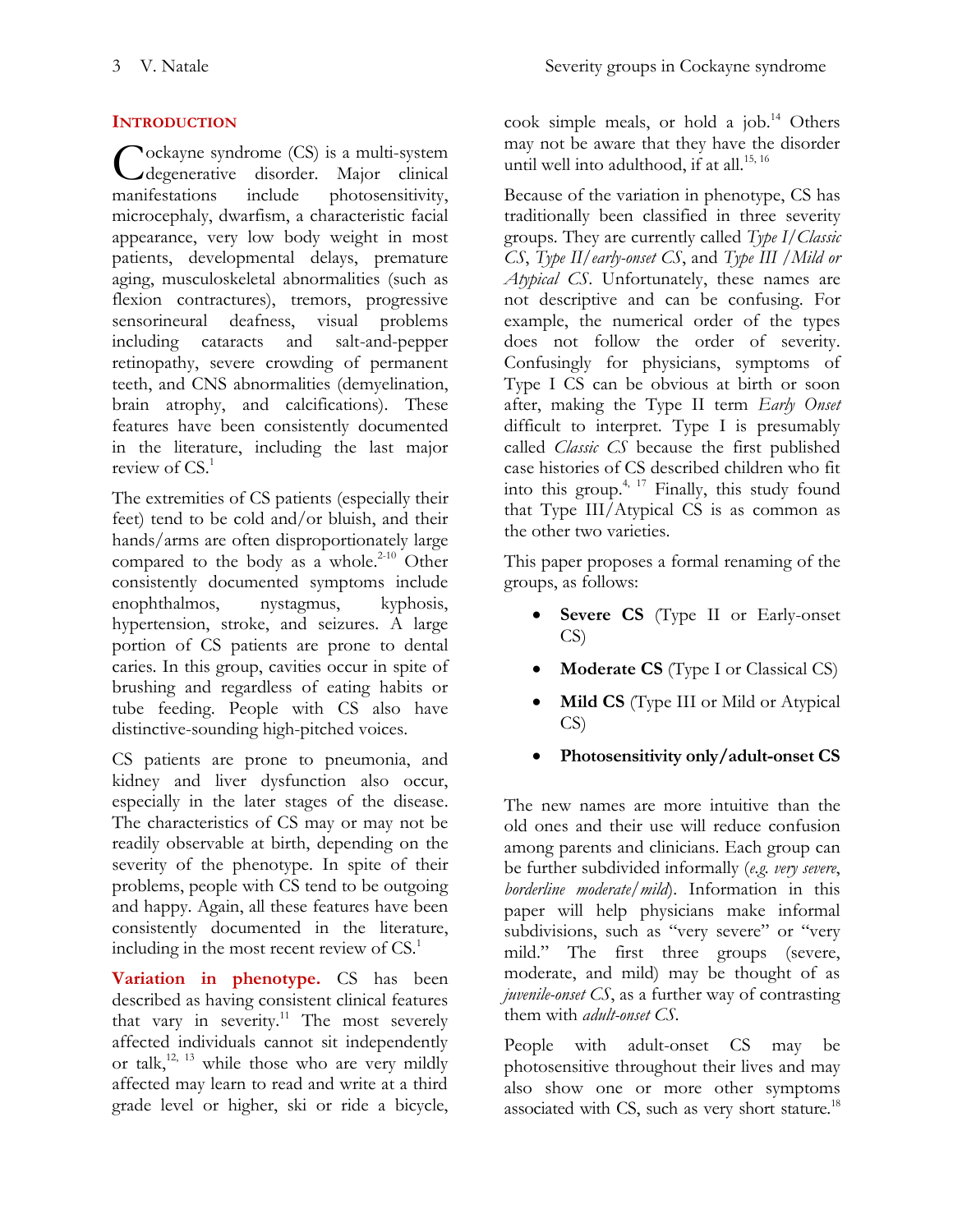However, based on the scant information available at this time, this group is distinguishable from the juvenile-onset group by virtue of not experiencing other CS-type health problems until adulthood.

**Progression.** CS is a relentlessly progressive disorder. As they age, patients lose skills such as the ability to walk, stand, sit, crawl, selffeed, swallow, hear, and talk. Incontinence can occur in those who were previously continent. E.A. Cockayne's original papers are a good source for information on the progression of the syndrome over time.<sup>[4,](#page-19-8) [17](#page-19-9)</sup> Even the ability to support the head can diminish.[19](#page-19-11) Liver and kidney disease are common complications, [19](#page-19-11) and there are currently no CS-specific strategies for managing them. Additionally, as has been described extensively, vision and hearing loss are hallmarks of CS. Hearing aids and cochlear implants can be of significant help in improving quality of life after hearing loss.<sup>[14](#page-19-5)</sup> Contractures progress to the point where feet turn inward; more rarely, as happened in one patient in this study, they may cause hip dislocation. This study and others have noted that surgery, Botox injections, and physical therapy can ameliorate problems related to contractures.[19](#page-19-11)

Inheritance. CS is an autosomal recessive disorder. The majority of CS patients fall into two complementation groups: CS-A and CS-B. CS-A patients have mutations in the gene *CSA*/*ERCC8*, while *CSB/ ERCC6* is affected in the CS-B group. Most CS patients are in group  $B^{20, 21}$  $B^{20, 21}$  $B^{20, 21}$  $B^{20, 21}$  *CSB* is part of a large protein complex that monitors the genome and facilitates DNA repair as needed. $^{22}$  $^{22}$  $^{22}$ 

Less frequently, CS or a similar disorder can also result from mutations in genes associated with xeroderma pigmentosum (XP). One type, called *XP with neurological disease*, is broadly similar to CS. Two important differences between them include cancerous skin lesions and tumors in the XP form (not seen in CS), and neuronal degeneration in the

XP form compared to demyelinating neuropathy in  $CS<sup>23</sup>$  $CS<sup>23</sup>$  $CS<sup>23</sup>$  Mutations in XP genes can also cause *XP/CS complex*, whose presentation is typical of CS.<sup>[24](#page-20-3)</sup>

The severe form of CS is also very similar to cerebro-oculo-facio-skeletal syndrome (COFS), a disease initially described among aboriginal people in western Canada. [25,](#page-20-4) [26](#page-20-5) Studies have shown that the UV sensitivity profiles of fibroblasts from children diagnosed with CS were indistinguishable from fibroblasts from patients diagnosed with CS; furthermore, some COFS patients have been shown to carry mutations in *CSB*. [12,](#page-19-3) [27,](#page-20-6) [28](#page-20-7)

Overall, the genes involved in the neurological forms of XP include *XPA* (most common in Japan), [29](#page-20-8) *XPB* (*ERCC3)*, [30](#page-20-9) *XPD (ERCC2)*, [31](#page-20-10) *XPF* (*ERCC4*),<sup>[32](#page-20-11)</sup> and *XPG* (*ERCC5*).<sup>[33](#page-20-12)</sup> Mutations in *XPD* can produce XP uncomplicated by neurological problems, XP with neurological disease, or trichothiodystrophy (TTD). [31](#page-20-10) TTD is similar to CS in that it involves photosensitivity, developmental delays, and other problems associated with CS.<sup>23, 34</sup> One important difference between them is very brittle hair and/or nails (common in TTD but not in CS). A recent review by Kraemer *et al.* provides an excellent overview of these diseases.<sup>[23](#page-20-2)</sup>

**Incidence of CS.** CS is extremely rare. Its minimum incidence in four countries in Western Europe (France, Italy, the UK, and the Netherlands) was been estimated at 2.7 per million births in the overall population and 1.8 per million births among indigenous Europeans. [35](#page-20-14) There are no statistics related to the incidence of CS elsewhere, but overall numbers are likely similar. CS is more prevalent in a few geographical areas including Canada (including aboriginal residents of Manitoba<sup>[25,](#page-20-4) [26,](#page-20-5) [36](#page-20-15)</sup> and Caucasian residents of Newfoundland), Japan, and certain middle Eastern and western Asian countries.<sup>[35](#page-20-14)</sup>

**Diagnosis**. A major hurdle to diagnosing CS and managing it is the lack of a single recent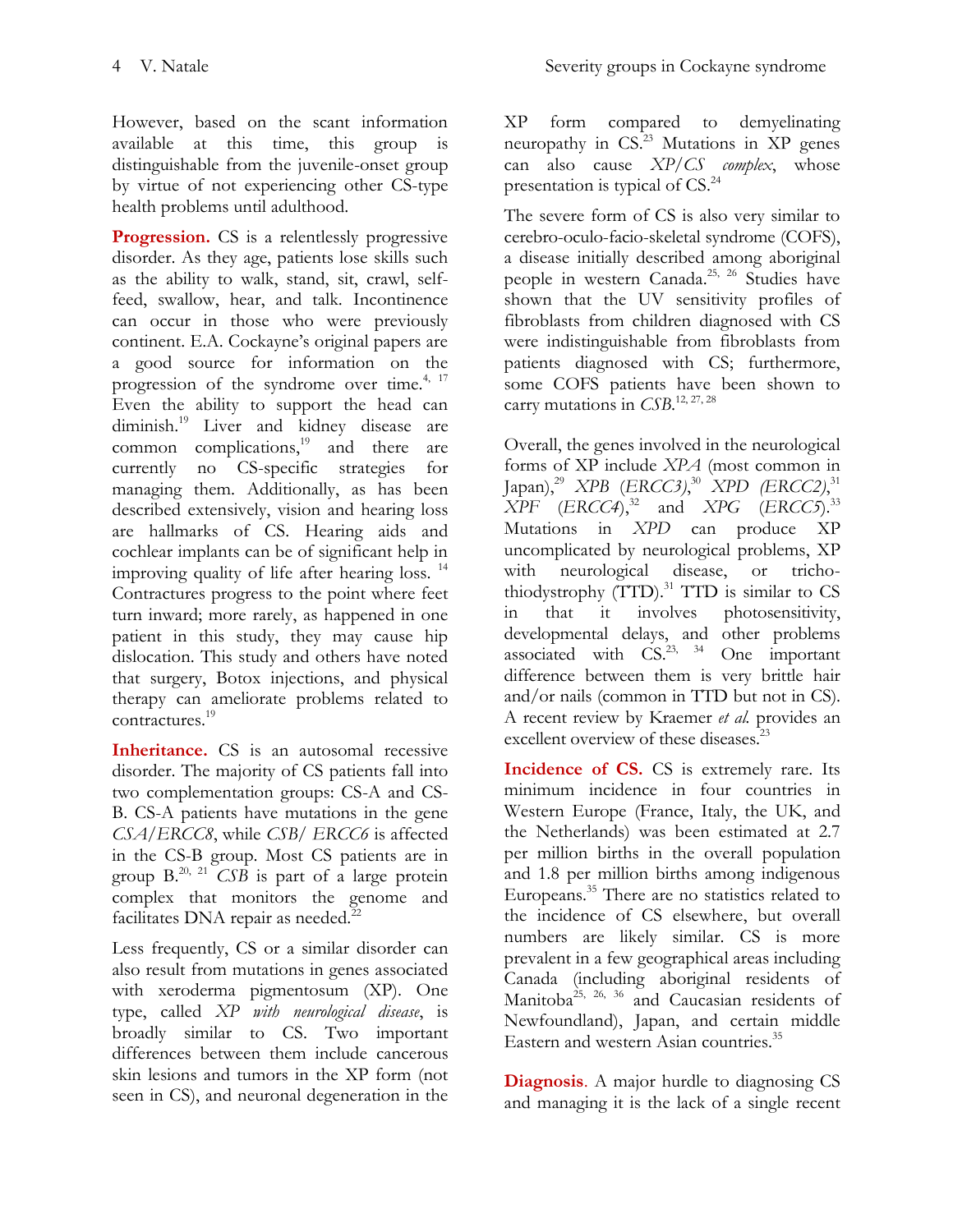the literature.

source for information on the disorder. Although dozens of case studies exist in the literature, many are dated and/or hard to obtain. Many others were written by specialists and focus on single aspects of CS. Finally, to date, all multi-case reviews have obtained the vast majority of their data from the literature, and as a result, cannot provide a complete picture of CS. This problem was noted in the most recent review of CS, published in 1992[.](#page-19-0) <sup>1</sup> This study addresses this problem by using 45 well-documented cases that are supplemented by information from

The Genetics Diagnostic Laboratory at Children's Hospital Boston is a CLIA-certified laboratory that provides diagnosis of CS. It is the only diagnostic laboratory in the U.S. for CS. Diagnosis is through sequencing the genes *CSA* and *CSB*; *XPA* can also be sequenced. This service is useful for all persons suspected of having CS. It may be especially useful for those diagnosed with related diseases who do not appear to be clinically photosensitive.

**Goal of this study**. To date, no study has provided an explicit description of each severity group in CS. As a result, important information for each group — such as life expectancy — has not been calculated or published. The goal of this study was to provide a comprehensive a description of each severity group in CS. These descriptions should help physicians determine which classification best fits a patient, which will in turn aid prognosis and management of the disorder.

In order to gain as much information as possible about characteristics associated with each severity group, the author surveyed the families of 45 people with CS and obtained medical records whenever possible. Survey information was supplemented with data from the literature. The literature aided in classifying cases as severe, moderate, or mild and published case histories provided extra

information on the characteristics associated with each severity group.

## **MATERIALS AND METHODS**

All methods in this study were approved by an institutional review board. Parents signed IRB-approved consent forms and answered an IRB-approved questionnaire.

**Survey.** Survey data came from parent questionnaires, medical records, extensive interviews with the families of CS patients, and visual observations in some cases. In six instances, families provided peer-reviewed papers describing their children. The survey sheet used by the author has been included as supplementary information. The author also attended three gatherings for CS families. These gatherings were invaluable resources for information about CS and the phenotypic variation that occurs in CS.

All patients were given code names. Quantitative data for each person (height for age, age at death, etc.) was entered into a spreadsheet, which was used for calculations of averages and standard deviations. All data points were checked at least twice for accuracy. Information regarding centile rankings for height, weight, and head circumference was obtained from charts published by the U.S. Centers for Disease Control & Prevention.

**Severity Group Classifications.** Decisions about a survey patient's severity group were made by using the literature and patient medical records. Many any individual CS case histories have been published; these publications were used to gain an initial understanding of the different phenotypes that occur in CS. Many papers contain explicit statements about the severity of a case, such as using the words *severe* or *mild* or *atypical* to describe a patient. Examples include, but are not limited to, [37-39](#page-20-16) Other papers made a patient's severity group clear in spite of not using explicit terms.<sup>[12,](#page-19-3) [40,](#page-21-0) [41](#page-21-1)</sup> Information that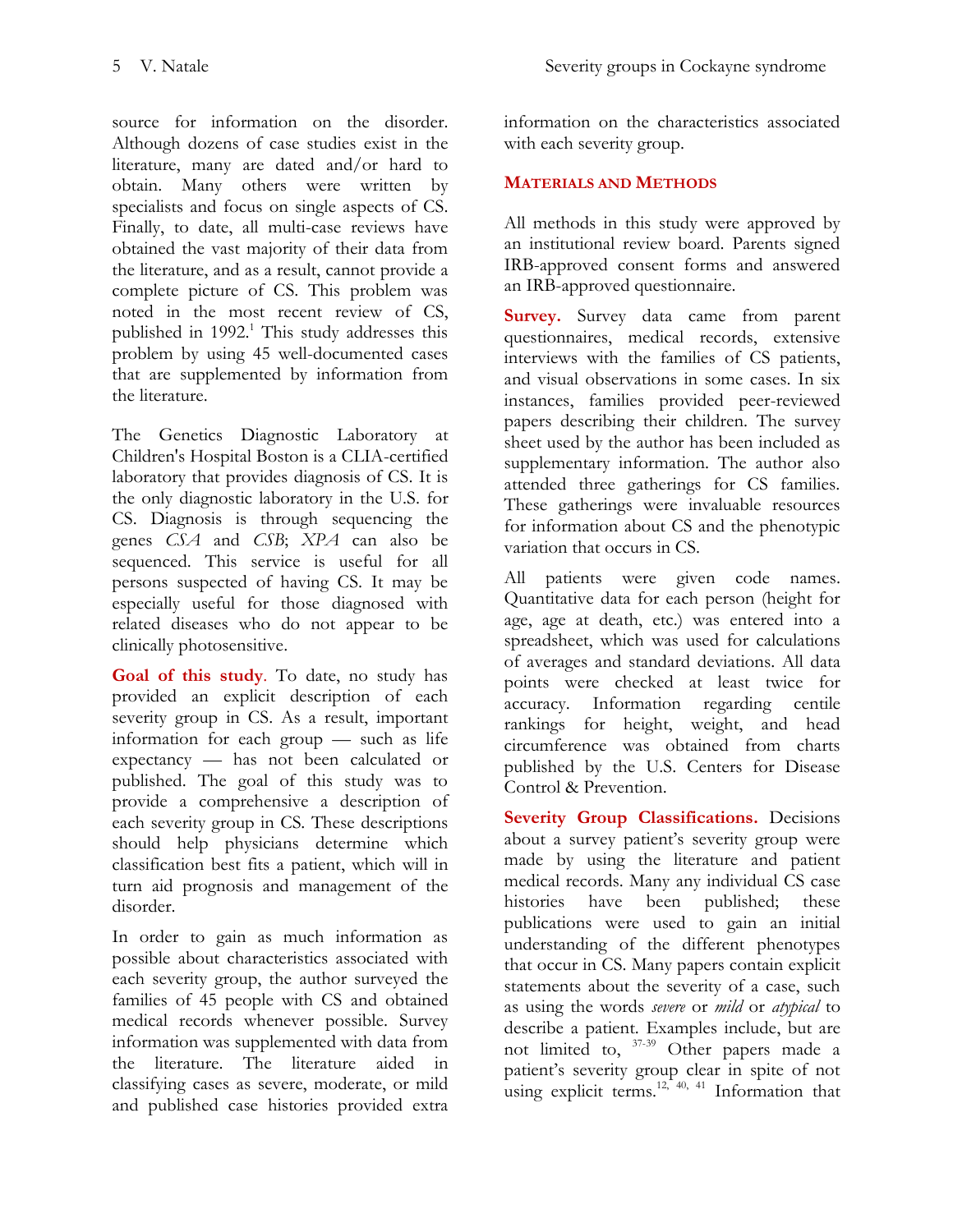made a patient's severity group clear included photographs, data related to length- or heightfor-age and head circumference, and descriptions of a patient's skills and abilities.

As hypothetical examples, a patient described as being unable to sit or talk or as having a head circumference of  $\leq 40$  cm (50<sup>th</sup> centile at  $\sim$ 2 months) at age 3 years was determined to be in the severe group. Alternatively, a person classified as having the ability to walk independently who could speak a limited number of words (and may have had, for example, the ability to combine 2-3 words, but rarely more) would be classified as moderately affected. Finally, a patient whose typical speech patterns included sentences of 6-7 words or more would be classified as mild. Mildly affected survey patients could typically recognize letters or write their names. The most mildly affected patients could read or write at a third grade level. These people could also perform relatively advanced gross motor skills, such as skiing or riding a bicycle.

**Use of the literature to supplement survey data.** Published case histories were also an important source of data for this study particularly for life expectancy calculations. Although 45 survey patients is a relatively large number for a disease as rare as CS, the sample size is still very small by statistical standards. Because of this fact, calculations of life expectancy, height, and head circumference use information from the literature. Newsletters provided by the past president of the Share and Care Cockayne Syndrome Network were also sources of this information. Data from published sources was used if and only if it was possible to make a reliable decision about the severity of a patient's case.

## **RESULTS**

A total of 45 people responded to this survey (Table 1). Extensive interviews with all parents and/or guardians were performed, and medical records were obtained or examined for 20. Additional records were also

examined during face-to-face meetings at annual gatherings for families of people with CS. In 18 additional cases, parents read excerpts from medical records over the phone. Excerpts included chronological data related to height, weight, and head circumference, results of CT and MRI scans, results of eye and hearing exams, diagnostic information, blood test results, etc.

| Severity group | Number surveyed here |
|----------------|----------------------|
| Severe         | 14                   |
| Moderate       | 16                   |
| Mild           | 15                   |
| Total          | 45                   |

**Table 1.** Number of surveyed persons by severity group.

**Overview of Severity Groups in CS.** As a general rule, the severity of CS is correlated with size, skill development, and life expectancy. More severely affected patients are smaller, learn the fewest skills, and have the shortest lives. Mildly affected patients are larger, learn many more skills, and have the longest life expectancies. At one extreme, the most severely affected children with CS do not grow larger than average-sized six-monthold infants, cannot speak or sit up, and may die before age 4. At the other extreme, the most mildly affected patients may grow to well over four feet tall, may learn to ski, and may hold basic paid jobs. Members of this group may live into their forties or beyond. Patients fitting both of these descriptions were surveyed for this study.

An important fact about CS is that there is no such thing as a typical CS patient. Rather, the phenotypes of CS exist on an overlapping sliding scale that goes from very severe (death before age 3) to very mild (death in the 40s or later). In spite of this fact, the vast majority of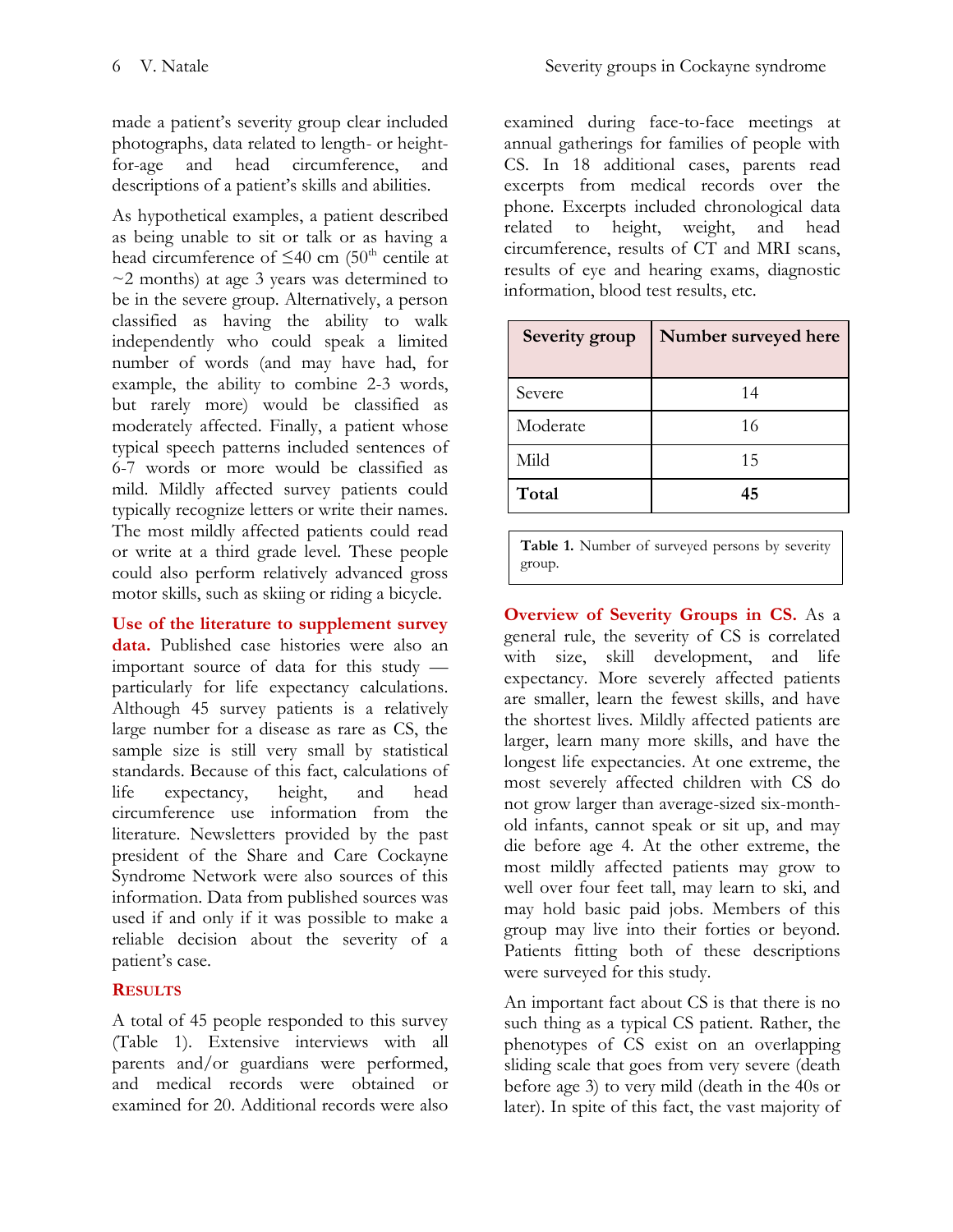patients in this survey were easily classifiable as severe, moderate, or mild. Classifying one was difficult, and two others had characteristics of two severity groups, but assigning membership in one group was still relatively straightforward. These facts should be borne in mind by clinicians.

**SEVERE CS.** Children in this group have the shortest life expectancy (5.0 years) and are the smallest of all people with CS. The most severely affected survey subjects were the size of a six-month-old infant at age 3 years or older, could not sit up, and could not speak. The less severely affected members of this group were larger (up to the size of an average 18 month–2 year old child at age  $\sim$  6–7 years) and were more communicative in that could sign or say a few words. Many in this latter subgroup could cruise on furniture or use a reverse walker. All children in this group were described by parents/doctors or observed by the author as happy and outgoing (Figure 1).



Figure 1. Patient 1 (here, 5 years, 11 months), severe/borderline moderate. ''She was a living example of unconditional love who touched everyone she met.''

**Gross motor skills.** Of 14 surveyed children in this group, 10 were unable to sit without support and one could sit for 1-2 minutes with careful supervision. The others could sit independently, though this skill was lost as the syndrome progressed. Severe flexion contractures were cited as a major barrier to sitting. No child in this group was able to walk independently. Parents and medical records cited upper body weakness and contractures as factors inhibiting gross motor skill development. Kyphosis was reported in 12 patients in this group and also inhibited gross motor skill development. Observations about inability to sit or walk in severely affected CS patients have also been reported in the literature. [13,](#page-19-4) [25,](#page-20-4) [27,](#page-20-6) [39,](#page-21-2) [41-44](#page-21-1)

There was some overlap between the less severely affected members of this group and the more severely affected children in the Moderate group. This overlap highlights the nature of CS as a disease with a continuous spectrum of severity.

**Musculoskeletal abnormalities.** Progressive flexion contractures were reported in all patients in this group. Kyphosis occurred in 12 patients out of 14.

**Communication.** Communication was extremely limited at best in severely affected children. For example, only four members of this group spoke a limited number of words (<10). None was able to combine two words, recognize letters, or write. These findings are consistent with the literature.<sup>[13,](#page-19-4) [39,](#page-21-2) [41,](#page-21-1) [45-48](#page-21-3)</sup> Parents reported that their children created nonverbal ways of expressing needs, such as tapping a leg to indicate needing a blanket. Parents of five children cited sign language as a means of communication, though the number of signs learned was limited (<30 in all cases, <10 in three). Children with the most severe forms of CS were unable to use sign language.

**Length and weight.** Length data was available for 21 children (survey/literature).<sup>[8,](#page-19-13) 13,</sup>  $39, 41, 42, 44-47, 49$  $39, 41, 42, 44-47, 49$  $39, 41, 42, 44-47, 49$  $39, 41, 42, 44-47, 49$  $39, 41, 42, 44-47, 49$  The greatest length of a child in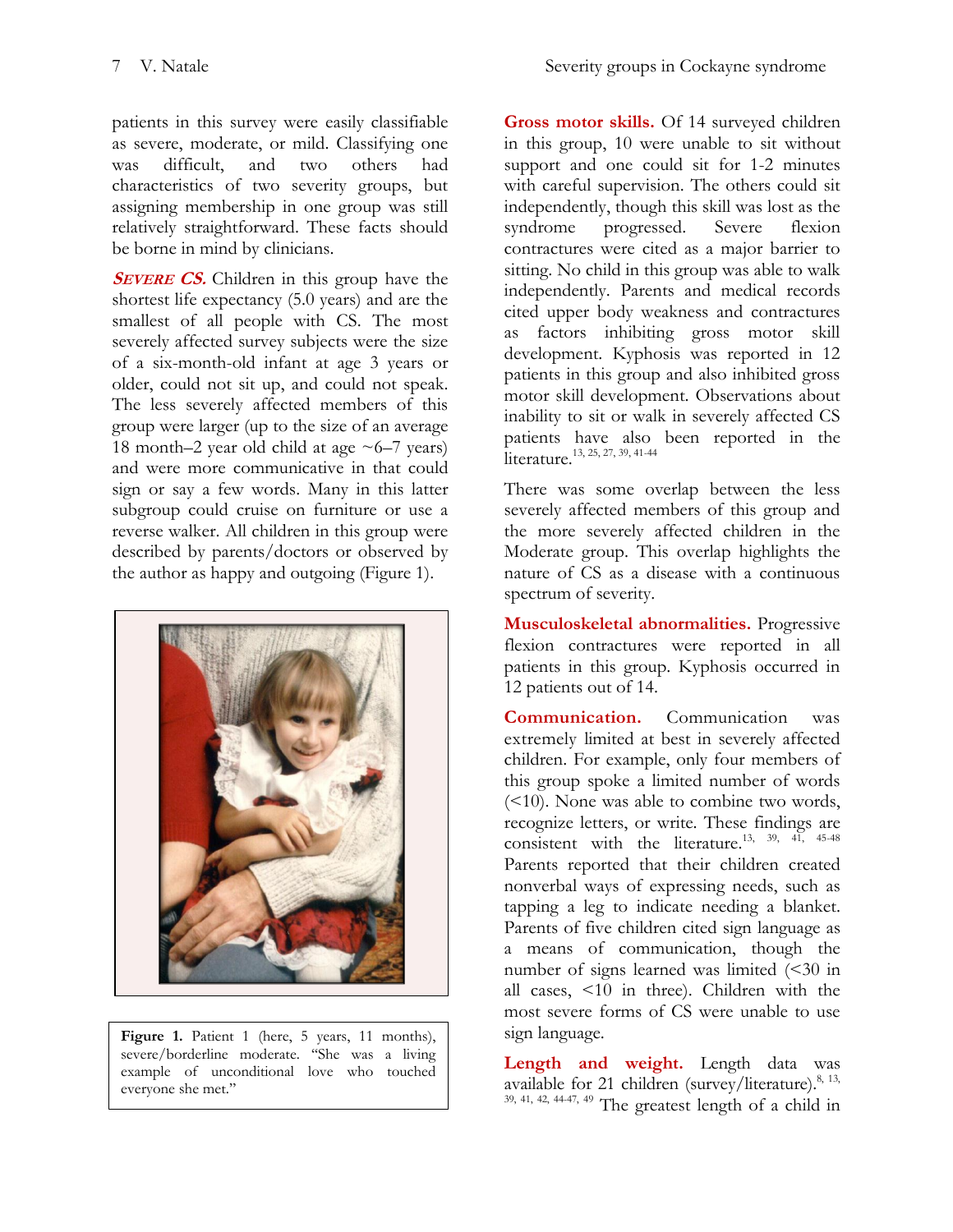the severe group was 87 cm at autopsy in a boy from the survey, aged nearly 8 years  $(50<sup>th</sup>$ centile at age ~24 months). Measurements at a single age (6 years) were available for 6 children (4 survey, 3 literature; see Table 2). [44,](#page-21-5) [46](#page-21-7) The average length was 79 cm  $(50<sup>th</sup>$  centile at  $\sim$ 15 months for boys and  $\sim$ 16 months for girls).

Length/stature measurement in CS can be complicated by musculoskeletal deformities. For example, it appeared to fluctuate between checkups in four growth charts obtained for in this study. Two medical records noted that length measurement was complicated by contractures.

| Severity Group/age | Average stature, cm<br>(number) | Standard<br>deviation, cm | Range, cm   |
|--------------------|---------------------------------|---------------------------|-------------|
| Severe/6 years     | 79 cm $(6)$                     | $\mathcal{D}$             | $75 - 87$   |
| Moderate/6 years   | 99 cm $(9)$                     | 5                         | $91 - 107$  |
| Mild/6 years       | 104 cm $(7)$                    | 6                         | $97 - 115$  |
| Moderate/16 years  | $104 \text{ cm } (11)$          | 8                         | $94 - 118$  |
| $Mid/16+ years$    | $128$ cm $(18)$                 | 15                        | $107 - 148$ |
| --                 |                                 |                           |             |

**Table 2.** Summary of length and stature by severity group in CS.

The weight of severely affected children is generally far below the 3rd centile for their ages. Precise data is not included here due to fluctuations, but children in this group did not exceed 13 kg/29 pounds at most (in a tube-fed school-aged survey child).<sup>[8,](#page-19-13) [13,](#page-19-4) [39,](#page-21-2) [41,](#page-21-1) [42,](#page-21-4) [44,](#page-21-5) [45,](#page-21-3) [49](#page-21-6)</sup> A better method for assessing body weight in may be to use weight-for-length. The most severely affected children were still underweight by this measure, but the gap was not as drastic as the one between a five-yearold child with CS weighing 25 pounds and the expected weight of a healthy five-year-old.

As a rule, children in this group were poor eaters. Parents universally reported that delivering adequate nutrition was a major challenge. Lack of appetite was reported in all members of this group. This problem was frequently complicated by acid reflux (13/14 patients), chronic vomiting (12/14), or episodes of choking or gagging on food (11/14). Silent aspiration was also reported in

5/14 patients in this group. Parents also reported that common gastrointestinal ailments put their children at high risk for dangerous weight loss (≥10% of body mass in a matter of days). **Any CS patient with a gastrointestinal ailment should be seen by a clinician immediately.**

The use of feeding tubes was reported as an important and useful approach to these problems. Feeding tubes also eased challenges related to the delivery of medications and vitamins.

**Tremors.** Hand or other tremors were reported in 8/14 children in this group and among severely affected children described in the literature. [49-51](#page-21-6)

**Head circumference.** Occipitofrontal head circumference (OFC) data was available in 8 children surveyed in this study and from 21 published case histories. [8,](#page-19-13) [27,](#page-20-6) [39,](#page-21-2) [41,](#page-21-1) [44,](#page-21-5) [46-48,](#page-21-7) [50,](#page-21-8) [52](#page-21-9)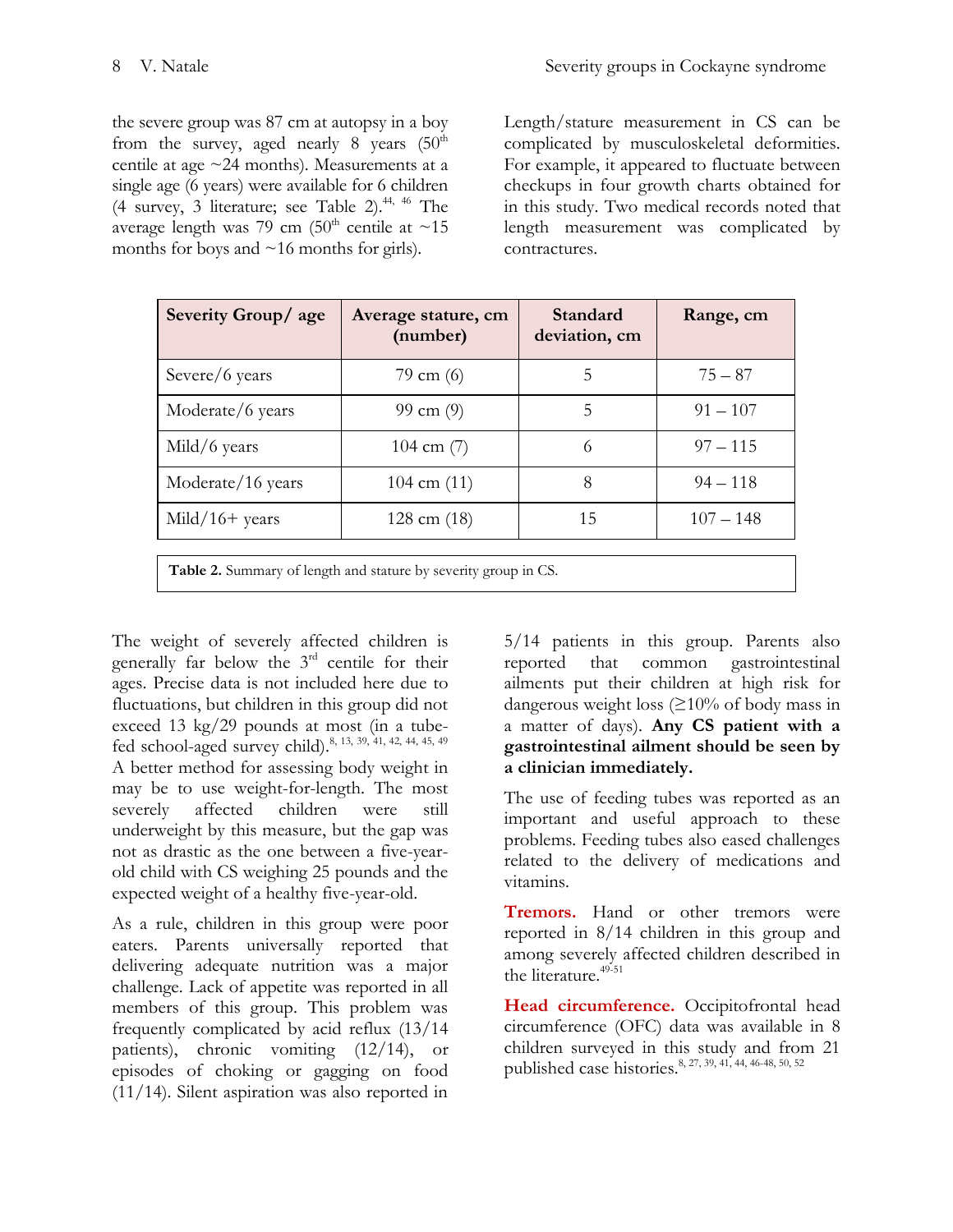Head size at birth was available for 17 children (5 survey/12 literature). One measurement noted in the literature was at the  $75<sup>th</sup>$  centile — yet the child was hospitalized with microcephaly at 9 months. [44](#page-21-5) The next largest OFC was just below the  $25<sup>th</sup>$  centile (survey) subject). The next 7 measurements were clustered around the  $10^{th}$  centile.<sup>[27,](#page-20-6) [41,](#page-21-1) [46,](#page-21-7) [47](#page-21-10)</sup> The next five clustered around the  $5^{\text{th}}$  centile.<sup>[27,](#page-20-6) [44,](#page-21-5) [46](#page-21-7)</sup> Six were below the  $3<sup>rd</sup>$  centile[.](#page-19-13)<sup>8</sup>

In 22 children who were not infants, no measurement exceeded 42 cm  $(50<sup>th</sup>$  centile at ~4 months for boys and 5.5 months for girls).<sup>[8,](#page-19-13) [13,](#page-19-4) [27,](#page-20-6) [39,](#page-21-2) [41,](#page-21-1) [44,](#page-21-5) [46-48,](#page-21-7) [50,](#page-21-8) [52,](#page-21-9) [53](#page-21-11)</sup> The smallest measurement was 34.4 cm in a boy aged 2y8m  $(3<sup>rd</sup>$  centile for 1 month),<sup>[44](#page-21-5)</sup> and the largest was 42 cm in a girl in the survey aged 4.5 years. Head circumference did not exceed 39 cm in 13 children  $(50<sup>th</sup>$  centile for boys or girls aged  $\sim$ 2 months). An additional 9 patients with cerebro-oculo-facio-skeletal syndrome (COFS; see below) all had OFCs  $\leq$ 40 cm.<sup>[26](#page-20-5)</sup>

Head growth ceased at  $\leq$ 2 years in 6/6 survey

patients for whom chronological data was available. These findings mirror those in published case histories reporting early cessation of either head growth $^{39,44,46,48}$  $^{39,44,46,48}$  $^{39,44,46,48}$  or overall growth in severe  $CS^{8, 45}$  $CS^{8, 45}$  $CS^{8, 45}$  $CS^{8, 45}$  In three published cases, head growth stopped at 10 months $47$  16 months,  $44$  and 18 months.  $44$  One report did not cite when growth stopped, but reported an OFC of 36.5 cm at 25 and 35 months (50<sup>th</sup> centile for  $\sim$ 2 weeks).<sup>[39](#page-21-2)</sup>

**Average age at death.** The average age at death in this group was 5.0 years, with a standard deviation of 2.0 years (median: 5.1; range: 8 months – 11 years; Table 3). Reflecting the fact that CS phenotypes exist on a sliding scale, children surviving to age 7 tended to be the largest in this group, while those who died before age 4 tended to be the smallest. Severely affected children tended to be in poor health for greater proportions of their lives in comparison those in other groups. This statement is supported by the literature.<sup>[8,](#page-19-13) [27,](#page-20-6) [44,](#page-21-5) [47,](#page-21-10) [49,](#page-21-6) [54](#page-21-13)</sup>

| <b>Severity Group/</b><br>age (total**) | Mean age at<br>death, years | Standard<br>deviation, years | Range,<br>years |
|-----------------------------------------|-----------------------------|------------------------------|-----------------|
| Severe $(71)$                           | 5(0)                        | 2.0                          | $0.6 - 11$      |
| Moderate (34)                           | 15.9                        | 3.2                          | $11 - 22$       |
| Mild $(21)$                             | 30.6                        | 6.8                          | $22 - 47$       |

Table 3. Age at death in different CS groups. The life expectancy section for mild patients cites reports of living mildly affected CS patients in their 40s and 50s.

Age at death was calculated from survey data and published information (peer-reviewed literature as well as eighteen newsletters provided by past directors of the Share and Care Cockayne Syndrome Network). Data from the literature and newsletters was used only if diagnosis, severity group, and age at death could be reliably determined. Sixteen published papers (some reporting multiple cases) contained information that was

sufficient to determine that the subject had severe CS.<sup>[8,](#page-19-13) [36,](#page-20-15) [39,](#page-21-2) [41,](#page-21-1) [42,](#page-21-4) [44-48,](#page-21-5) [50,](#page-21-8) [54,](#page-21-13) [55](#page-21-14)</sup>

**Causes of death in severe CS.** A cause of death was identifiable in 42 cases (15 survey/ 27 literature, including newsletters).<sup>[27,](#page-20-6) [36,](#page-20-15) [39,](#page-21-2) [41,](#page-21-1) [44-](#page-21-5)</sup>  $48, 50, 53, 54, 56$  $48, 50, 53, 54, 56$  $48, 50, 53, 54, 56$  $48, 50, 53, 54, 56$  $48, 50, 53, 54, 56$  The majority of children (26) succumbed to pneumonia or other respiratory ailments. The remaining deaths were due to kidney failure (6), complications of seizures (4), cardiac arrest (2), multi-symptom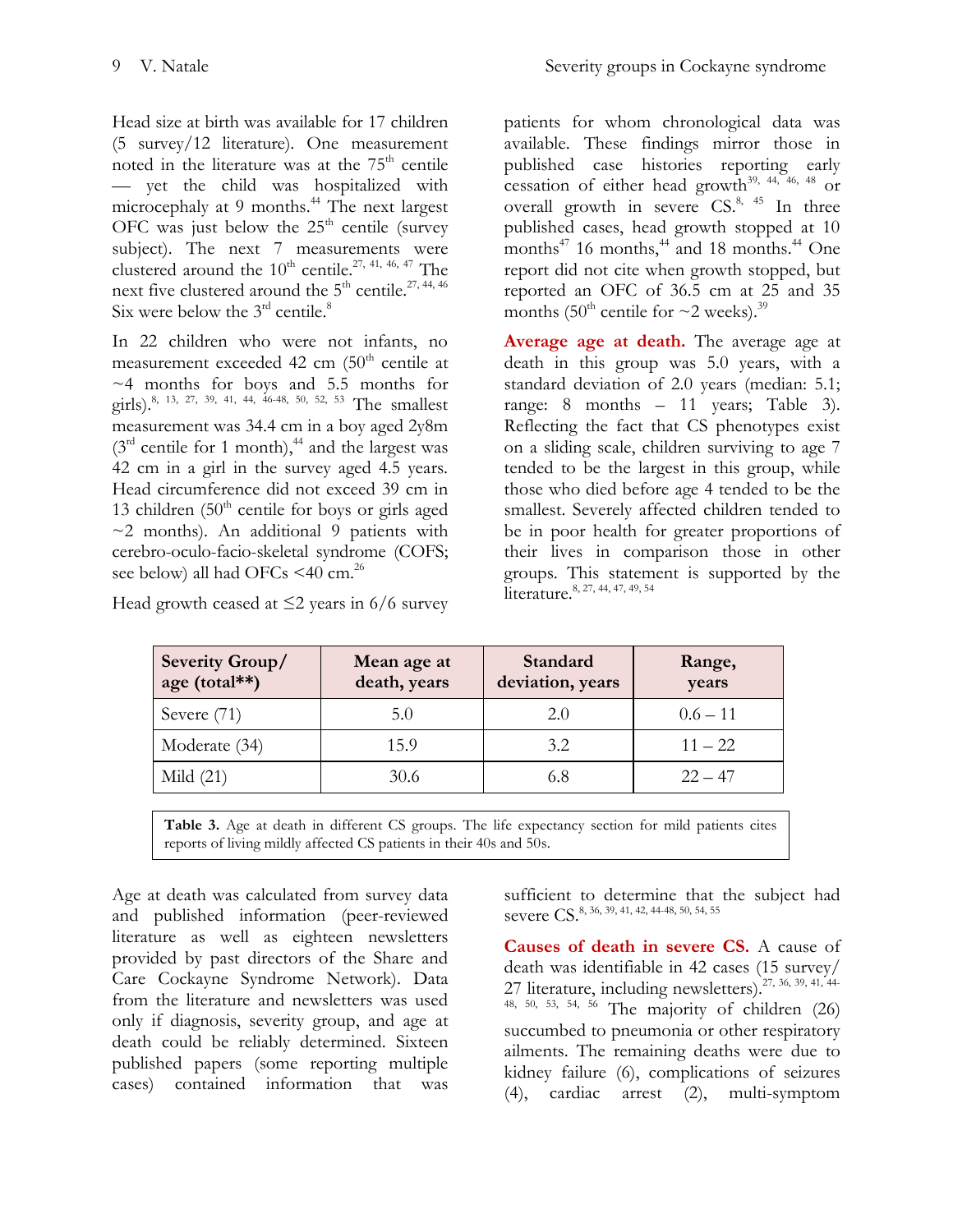complications of the disease (2), liver failure (1), and stroke (1).

**Severe CS and cerebro-oculo-facio-skeletal syndrome (COFS).** COFS has been described as an autosomal recessive disorder similar to severe forms of CS and to MICRO syndrome, Neu-Laxova syndrome, and others. [28](#page-20-7) It was first reported in Manitobans of aboriginal background.<sup>[25,](#page-20-4) [26](#page-20-5)</sup> Although one child diagnosed with COFS lived to age 11, <sup>[28](#page-20-7)</sup> the disease typically involves extreme failure to thrive, with death usually at or well before age 5. In two recently reported cases, death was at 10 months and 22 months. [27](#page-20-6) Both cases were diagnosed as having mutations in CSB.

Other cases labeled as COFS have been due to mutations in CSB: to date, studies have found CSB mutations in sixteen children diagnosed with  $COFS$ <sup>[27,](#page-20-6) [28,](#page-20-7) [53,](#page-21-11) [56](#page-22-0)</sup> Two COFS cases have been due to XPD/ERCC2 mutations, <sup>[54](#page-21-13)</sup> one to XPG/ERCC5, <sup>[57](#page-22-1)</sup> and one to ERCC1. [58](#page-22-2) Autopsy findings in COFS have been consistent with CS. [36,](#page-20-15) [47,](#page-21-10) [53,](#page-21-11) [59](#page-22-3)

Various authors have stated that COFS is a severe form of CS or overlaps with it.<sup>[23,](#page-20-2) [27,](#page-20-6) [35,](#page-20-14) 47,</sup> [56,](#page-22-0) [60](#page-22-4) Conversely, three reports have diagnosed CS in children whose facial appearances match COFS. [47,](#page-21-10) [52,](#page-21-9) [61](#page-22-5) Given the similarities between severe CS and COFS, as well as the abundant evidence of XP or CS gene mutations in COFS, COFS appears to be a severe form of CS rather than a distinct syndrome. Patient diagnosis and prognosis would be simplified if use of the term *COFS* is abandoned in favor of *severe CS* or *very severe CS*.

Including COFS in the larger CS group is important not only for simplifying diagnosis and prognosis, but because it will aid families of children diagnosed with COFS. There is no support group for COFS, and families who don't know to contact one of the CS groups must struggle alone.

**<sup>M</sup>ODERATE CS.** Survey subjects with moderate CS were generally larger than those with severe CS, met more milestones, and lived longer. Overall, the survey respondents in this group were distinguishable from the severe group by virtue of size (height, weight, and OFC) and the abilities to sit independently and self-feed, although 3/16 in this group learned <10 words. This fact reflects the fact that CS phenotypes exist on a sliding scale. The average age at death in moderately affected patients was 15.9 years.

**Communication.** Most members of the survey group  $(11/16)$  could combine 2-3 words. Two spoke in sentences of 5 – 6 words. Many supplemented verbal speech with sign language, with one learning  $>200$ signs. Four members of this group could recognize letters or sight read a few words, including their names and other very common words such as "men." Two were able to write or type their names. Increased skills in this group allowed greater peer interactions compared to children in the severely affected group. Parents generally reported that their children enjoyed school and that their affectionate natures made them popular.

**Mobility.** All but one member of this group could sit independently. The child who could not sit independently was affected by severe contractures that precluded sitting standing.

Independent walking occurred in 12/16 members in this group, if only for a few steps. All but one could also use a tricycle or sit-andpush toy. Standing, cruising, and walking all began well after the typical ages. For example, walking generally started past age two and as late as age 4. Late walking has also been documented in the literature[.](#page-19-14) <sup>5</sup> The ability to walk or stand was lost as the syndrome especially contractures — progressed, though the age of skill loss varied among study subjects. Most moderately affected children described in the literature were able to walk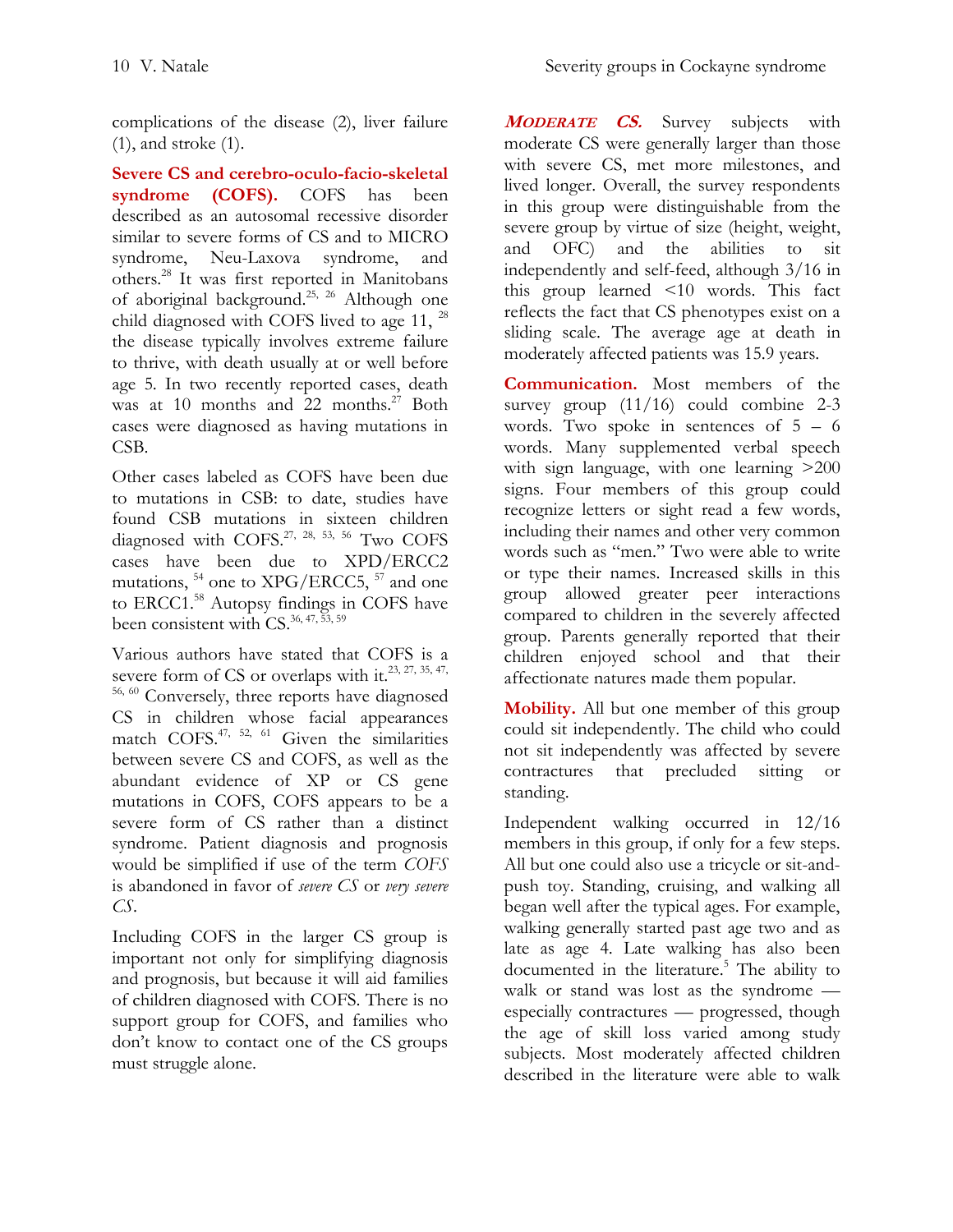alone: $5-7$ ,  $17$ ,  $62-64$ though a few needed assistance. [11,](#page-19-2) [65-67](#page-22-7)

**Musculoskeletal abnormalities.** Progressive flexion contractures were reported in all patients in this group. Kyphosis occurred in 11 patients out of 16, and scoliosis occurred in 4 patients.

**Stature & Weight.** Of 25 people (survey/literature) for whom height data at age >4 was obtained, 10 were taller than 100 cm, and all but one were at least 90 cm tall.<sup>[2,](#page-19-1) 7,</sup>  $11, 63, 65-69$  $11, 63, 65-69$  $11, 63, 65-69$  In contrast, the length of the largest member of the severe group was 87 cm. Stature at 6 years was available for 9 people  $5$ , <sup>[17](#page-19-9)</sup> and for 11 people at 16 years.<sup>[4,](#page-19-8) [5,](#page-19-14) [66](#page-22-9)</sup> Table 2 shows that average height in this group was 99 cm at age 6 and 104 cm at age 16. These measurements correspond respectively to the  $50^{\text{th}}$  centile for ages  $\sim$ 3  $\frac{1}{2}$  and  $\sim$ 4  $\frac{1}{2}$  in both sexes. Thus, between the decade between ages 6 and 16, moderately affected children grew as much as a healthy child would have grown in one year. As in severe CS, measurements were complicated by musculoskeletal deformities.

The weight of moderately affected CS individuals in the survey was generally well below the  $3<sup>rd</sup>$  centile for age. Although these patients tended to weigh more than severely affected children, most were still exceptionally small: all weighed <20 kg, and 4 never weighed more than 12 kg. This finding is reflected in the literature.<sup>[5,](#page-19-14) [7,](#page-19-15) [9,](#page-19-16) [11,](#page-19-2) [17,](#page-19-9) [63,](#page-22-8) [70,](#page-22-10) [71](#page-22-11)</sup>

As with children in the severe group, parents reported that providing adequate nutrition to individuals in this group was a significant challenge. Lack of appetite and inability to eat more than small amounts of food at a single sitting were cited in all moderately affected survey patients. Other problems included acid reflux  $(11/16)$ , choking and gagging  $(9/16)$ and chronic vomiting (9/16 patients). Additionally, parents indicated that their children were at extremely high risk for dangerous weight loss due to gastrointestinal ailments. Thus, as with the severely affected patients, **any moderately affected CS** 

**patient with a gastrointestinal ailment should be seen by a clinician as soon as possible.** As with severely affected children, parents reported that feeding tubes were an important and useful approach to problems related to nutritional intake.

**Tremors and treatment options.** Hand and other tremors were reported in 11/16 survey individuals and in 11 moderately affected children in the literature.<sup>[5,](#page-19-14) [7,](#page-19-15) [62,](#page-22-6) [65,](#page-22-7) [66,](#page-22-9) [68,](#page-22-12) [70-76](#page-22-10)</sup> Studies often described as "coarse tremors" or "intention tremors" Two case studies of moderately affected individuals noted the absence of tremor.<sup>[6,](#page-19-17)67</sup>

In the moderate and mild groups, tremors are a debilitating complication of the syndrome. They interfere with simple quality-of-life activities including play, dressing, and eating. They can also contribute to falls. A recent small trial in 3 CS patients found that carbidopa-levodopa relieved symptoms of tremor, allowing patients to regain lost skills.<sup>[73](#page-22-14)</sup> Although the size of the patient cohort was extremely small, carbidopa-levodopa therapy may be an option in CS.

**Head circumference.** OFC data at age 2y9m or older was available for 28 moderately affected children (survey data/literature).<sup>[2,](#page-19-1) 4-7,</sup> [10,](#page-19-18) [11,](#page-19-2) [17,](#page-19-9) [62,](#page-22-6) [63,](#page-22-8) [66-69,](#page-22-9) [72,](#page-22-15) [74,](#page-22-16) [77](#page-23-0) Ages ranged from 2y9m to 21 years. All but three measurements were ≥42 cm (the greatest measurement in the severe group). The largest head circumference in the moderate group was 49 cm at ages 12 & 14 years in two brothers in the survey  $(50<sup>th</sup>$ centile for age 27 months); the smallest was 40 cm at autopsy in a boy aged  $14y9m$  (50<sup>th</sup>) centile for age 2 months).<sup>[67](#page-22-13)</sup> As with the severe group, head growth stopped young. In survey children for whom multiple measurements were available, it stopped before age 7 in 5/5 children. [4,](#page-19-8) [5,](#page-19-14) [7,](#page-19-15) [11,](#page-19-2) [66,](#page-22-9) [69,](#page-22-17) [77](#page-23-0)

**Puberty.** All individuals of the appropriate age showed pubertal signs, including growth of pubic hair, occasional erections in boys, and menstruation in girls. Menstruation was irregular and light among survey respondents.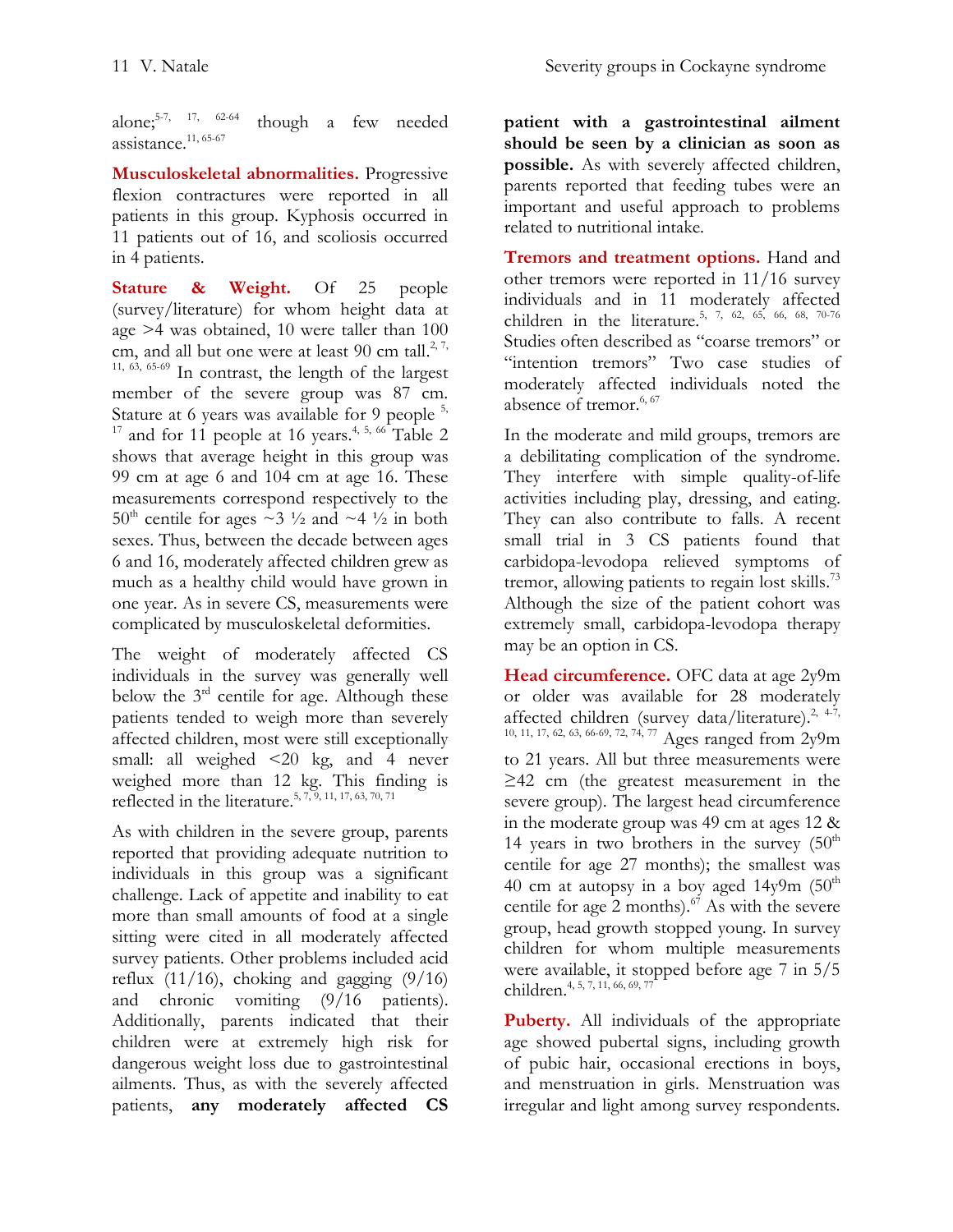Pubertal signs have also been reported in the literature.<sup>[4,](#page-19-8) [65,](#page-22-7) [67,](#page-22-13) [75,](#page-22-18) [78](#page-23-1)</sup> Changes in muscle tone and deepening voices were not reported in moderately affected boys in the survey, although they were reported in the mild group. Undescended testes are common in boys with CS[.](#page-19-0) 1

**Average age at death.** The average age of death in this group was 15.9 years (median: 16.0; range: 11.5 years – 22.3 years; Table 3). This figure was determined from survey data, newsletters, and case studies published in the literature. Data was only used when diagnosis and severity group could be reliably determined.<sup>[7,](#page-19-15) [11,](#page-19-2) [62,](#page-22-6) [63,](#page-22-8) [65-68,](#page-22-7) [72](#page-22-15)</sup>

**Causes of death in moderate CS.** A cause of death was identifiable in 21 cases (10 survey/ 11 literature, including newsletters.<sup>[7,](#page-19-15) 62,</sup>  $63, 65-68, 72$  $63, 65-68, 72$  $63, 65-68, 72$  Death was due to pneumonia/ respiratory ailments in ten cases. The remaining deaths were due to kidney failure

(5), multi-symptom complications of the disease (2), complications from seizures (1), cardiac arrest (1), enteritis (1), and "adrenal insufficiency" (1).

**<sup>M</sup>ILD CS.** Children and adults with mild CS share many traits with other CS patients, including very short stature, developmental disabilities, hearing loss, vision problems, and sun sensitivity (Figure 2). However, the skills attained and average age at death (30.6 years) in mild CS are significantly increased over other groups. As a result, many in this group are not suspected of having CS until adulthood and/or after they have visited many physician specialists — if they are diagnosed at all.<sup>[19,](#page-19-11) [79](#page-23-2)</sup> The literature describes mild CS/CS in adults as atypical or rare,  $1, 14, 18$  $1, 14, 18$  $1, 14, 18$ ,  $19, 37$  $19, 37$  yet the even distribution of severity group membership among survey subjects here (Table 1) implies that mild CS may be under-



diagnosed.

**Figure 2.** Patient 2, very mild. *Left:* 18 years. *Right:* 21 years. This individual was never cachectic and inadequate food intake was never a problem for her. Tooth extraction and braces reduced malocclusion. ''She loved to swim, ride bikes, take walks, and shop. She would tell everyone, 'I was born to shop'."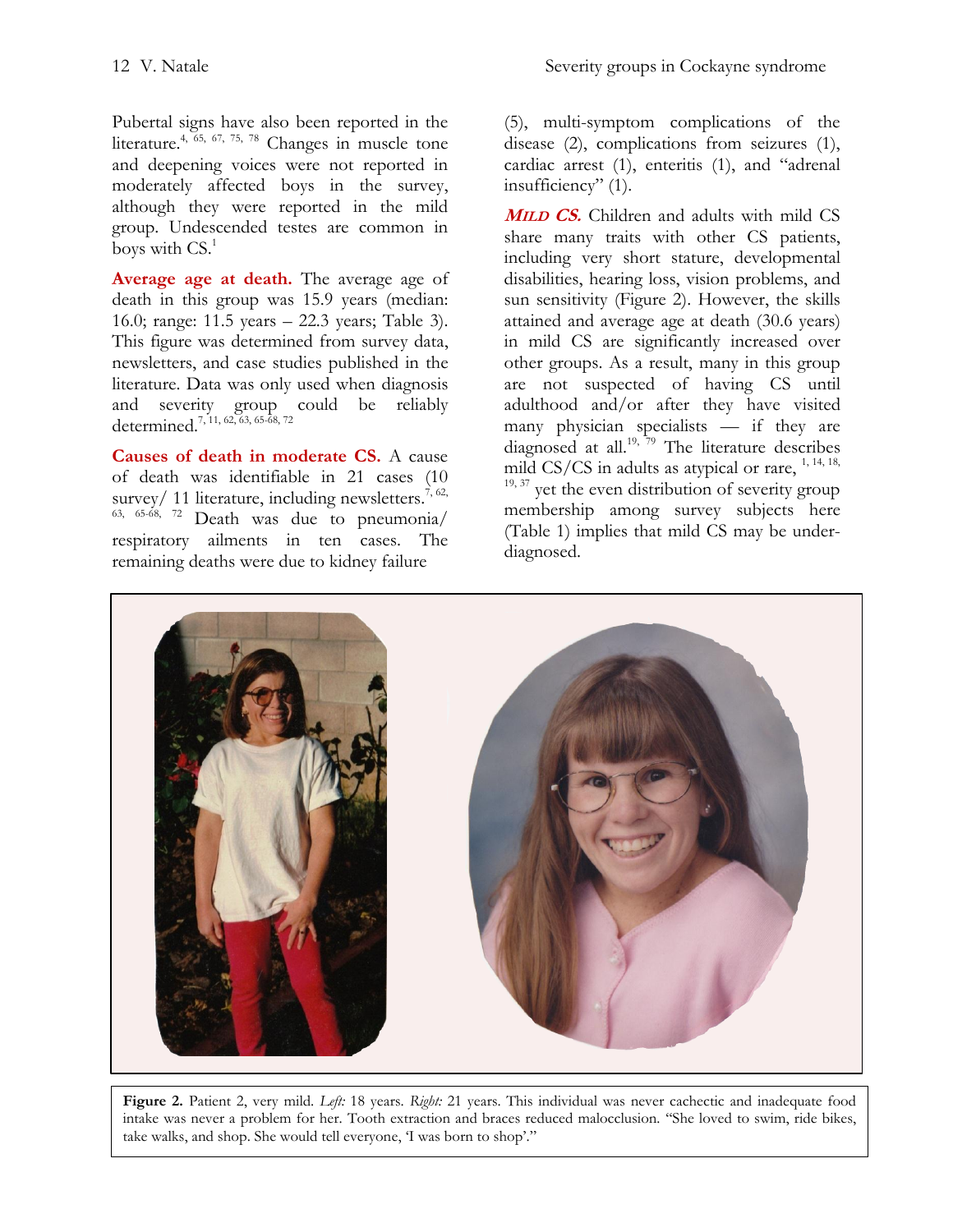**Communication and IQ.** All mildly affected survey subjects spoke in sentences of 6-7 words or more. Three medical records described speech as slow, scanning, or dysarthric; these terms have been used in the literature as well.<sup>[15,](#page-19-6) [80](#page-23-3)</sup> Many parents described their children as having good memories of past events, vivid imaginations, and in two people, a knack for making up stories. All could sight read letters, their names, or a small number of words, and four were able to read/write at a second grade level or higher. Some parents reported teaching sign language to their older children as hearing loss began.

**Mobility.** All mildly affected survey individuals could walk and all but one could run. In older patients, these skills had been lost as the syndrome progressed, but identifying a precise age at which decline began was not possible because the syndrome progressed differently in each subject.

Medical records for one person indicated earlier-than-average walking at 12 months, though most in the survey or the literature walked in the late-normal range.<sup>[19](#page-19-11)</sup> Seven survey subjects acquired advanced gross motor skills such as riding a bicycle without training wheels, skiing independently, or swimming a stroke independently.

**Musculoskeletal abnormalities.** All mildly affected survey subjects suffered from flexion contractures, a problem that has also been reported adult CS patients in the literature<sup>[19](#page-19-11)</sup> Kyphosis was reported in seven patients and scoliosis occurred in three.

**Stature & weight, and eating habits.** Table 2 shows overall average height at 6 years and at age 16 or older. The first group consisted of eight survey subjects and one published case [Cockayne, 1936]) Average height was 104 cm (50<sup>th</sup> centile for age  $\sim$  4  $\frac{1}{2}$  in both sexes).

The overall average for the adults was 129 cm. Males (n = 11), averaged 131 cm  $(50<sup>th</sup>$  centile

for age  $\sim$ 8 <sup>1</sup>/<sub>2</sub> years).<sup>[1,](#page-19-0) [15,](#page-19-6) [80-83](#page-23-3)</sup> Females (n = 8) averaged 127 cm (50<sup>th</sup> centile for age  $\sim 8$ years). [15,](#page-19-6) [18,](#page-19-10) [37,](#page-20-16) [38,](#page-20-17) [77,](#page-23-0) [79](#page-23-2)

Members of this group tended to have the best overall eating habits with the greatest weights, with three survey individuals even being overweight. In general, parents did not report significant problems related to nutritional intake, although two reported using nutritional drinks as supplements. Weight loss and the need for tube feeding was reported in older individuals who had lost the ability to eat (one survey subject/literature).<sup>79,</sup> <sup>[83](#page-23-4)</sup> This problem correlates with changes due to progress of the syndrome.

Most children in the survey experienced appetite loss and lost the ability to chew and/or swallow as the syndrome progressed; this problem has been reported in the literature as well.<sup>[19,](#page-19-11) [79,](#page-23-2) [83](#page-23-4)</sup> Adults with mild CS are at increased risk of aspirating food as they age. For example, one survey subject in this group died of aspiration pneumonia, and choking concomitant with overall deterioration was reported in two others. Choking had been a lifelong problem in three further patients in this group.

**Tremors.** Tremors were reported in 15/15 individuals in the mild survey group. Tremors had the most profound effects on daily life in mildly affected survey patients. They typically interfered with fine motor skills and made patients prone to tripping and falling. In the literature, seven studies described ten adults or older children with tremors. [15,](#page-19-6) [19,](#page-19-11) [37,](#page-20-16) [79-82](#page-23-2)

In this group, tremors may adversely affect scores on intelligence tests, especially when the tests involve use of fine motor skills, such as stacking blocks or writing. As an example, one parent indicated that her child knew *how* to stack blocks but couldn't make a tower due to tremors. Parents also reported wide variation in the IQ scores for individual children, with scores going up and down without any noticeable gain or loss of abilities.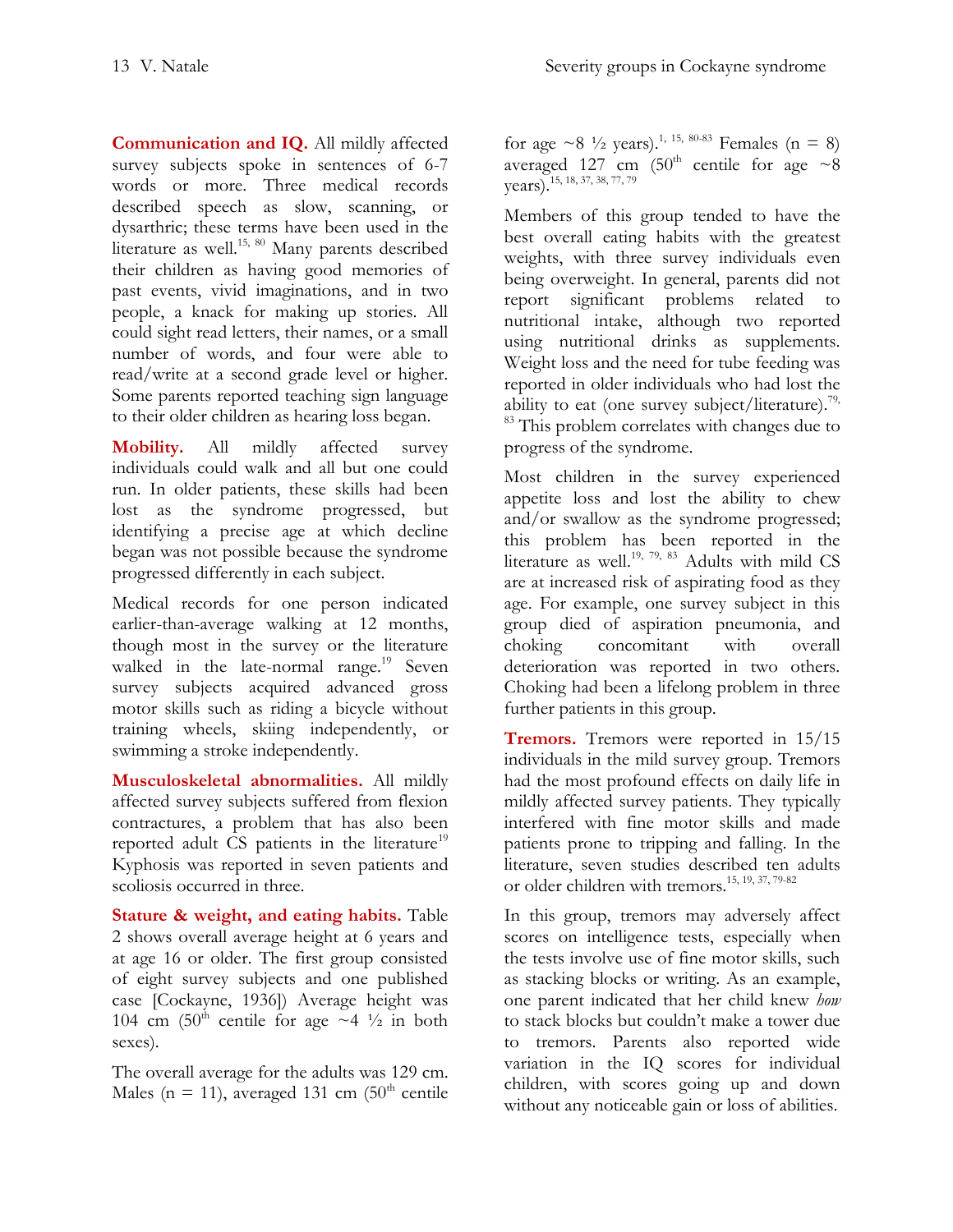**Testing.** In one published report, cognitive deficiencies were not apparent at age 6, and became evident at ages 8–9. [82](#page-23-5) IQs in the mild group have been measured in the borderline range (70, 74, 75, 77, 78).<sup>[15,](#page-19-6) [37,](#page-20-16) [81](#page-23-6)</sup> Survey data and the literature indicate that IQ declines as the syndrome progresses.<sup>[81](#page-23-6)</sup>

**Head circumference.** OFC data was available for 13 mildly affected individuals (8 survey subjects and the literature).<sup>[15,](#page-19-6) [19,](#page-19-11) [80,](#page-23-3) [82](#page-23-5)</sup> Measurements were taken at ages 8 and up. Measurements in this group averaged 49.3 cm (range: 44 cm at 8 years to 56 cm at 55 years).

**Puberty and fertility.** Pubertal changes were reported in every child who had reached the appropriate age. In girls, menstruation was often irregular and light. In boys, changes in muscle tone and deepened voices were observed by the study author, reported by parents and have been described in the literature.<sup>[1,](#page-19-0) [15,](#page-19-6) [80,](#page-23-3) [82,](#page-23-5) [84](#page-23-7)</sup> In girls, breast and pubic hair growth occurred (survey/literature).<sup>[37,](#page-20-16) [38,](#page-20-17) 79,</sup> <sup>[85](#page-23-8)</sup> Parents reported mood changes and increased interest in members of the opposite sex in their adolescent children. No woman in this survey was old enough to enter menopause; it was reported at 38 years in one published study. [79](#page-23-2)

Successful pregnancy has been reported in two cases of mild  $CS$ .<sup>[37,](#page-20-16) [38](#page-20-17)</sup> In one patient, a miscarriage occurred in a first pregnancy, and the mother's very small size complicated a second pregnancy. This woman received close in-hospital care beginning at 18 weeks gestation and gave birth to a healthy boy at 34 weeks. [38](#page-20-17)

**Decline.** As the syndrome progresses, mildly affected adults with CS experience the same problems as other CS patients. These include loss of mental and motor skills, progression of neurological abnormalities, weight loss, hearing loss, vision loss, increased susceptibility to infection and longer recovery times, and increased episodes of choking.

Decline occurred at varying ages among survey respondents. For some, loss of ambulatory skills, decreased energy, or loss of interest in hobbies began as early as age six. In others, these problems did not begin until the late teens or early twenties. The age at which decline began did not appear to correlate with life expectancy. One person, who is currently one of the two oldest CS patients known to the author, began to lose ambulatory skills at age 6/7, but did not fully lose the ability until age 21. His sibling was able to ride a bicycle until age 33 and walked until age 37.

**Hearing Loss.** Hearing loss is progressive in CS and is a major problem affecting quality of life. Parents in this study reported that hearing loss often occurred suddenly ("he woke up deaf one morning") or over  $2 - 3$  days. Loss of hearing is a significant event and, especially because it can happen suddenly in CS, can be a cause of significant anxiety. Parents reported that post-hearing loss children would become withdrawn and unhappy. In some patients, cochlear implants can improve quality of life and reduce anxiety.<sup>[14](#page-19-5)</sup>

**Life expectancy.** The average age of death in the mild group was 30.6 years (median: 30.5), with a wide range of ages at death (survey/literature; Table 3). [14,](#page-19-5) [19,](#page-19-11) [77,](#page-23-0) [79,](#page-23-2) [85,](#page-23-8) [86](#page-23-9) A cause of death was identifiable in six cases, including one from the literature. They were pneumonia/ respiratory ailment: 3; cardiac arrest: 1, liver failure: 1; status epilepticus: 1. [85](#page-23-8)

The literature describes mildly affected adults with definitive diagnoses of CS at the ages of  $35^{83}$  $35^{83}$  $35^{83}$   $42^{15}$  $42^{15}$  $42^{15}$   $47^{18}$  $47^{18}$  $47^{18}$  and  $55^{15}$  Each of these individuals was in the CS-A or CS-B complementation group. Other individuals with likely diagnoses of mild CS were aged 14  $-$  28 (4 siblings),  $84$  24,  $82$  25,  $37$  37,  $70$  40,  $87$  and 39-40.<sup>[14](#page-19-5)</sup> A recent review article presents an excellent overview of CS in adults.<sup>[19](#page-19-11)</sup>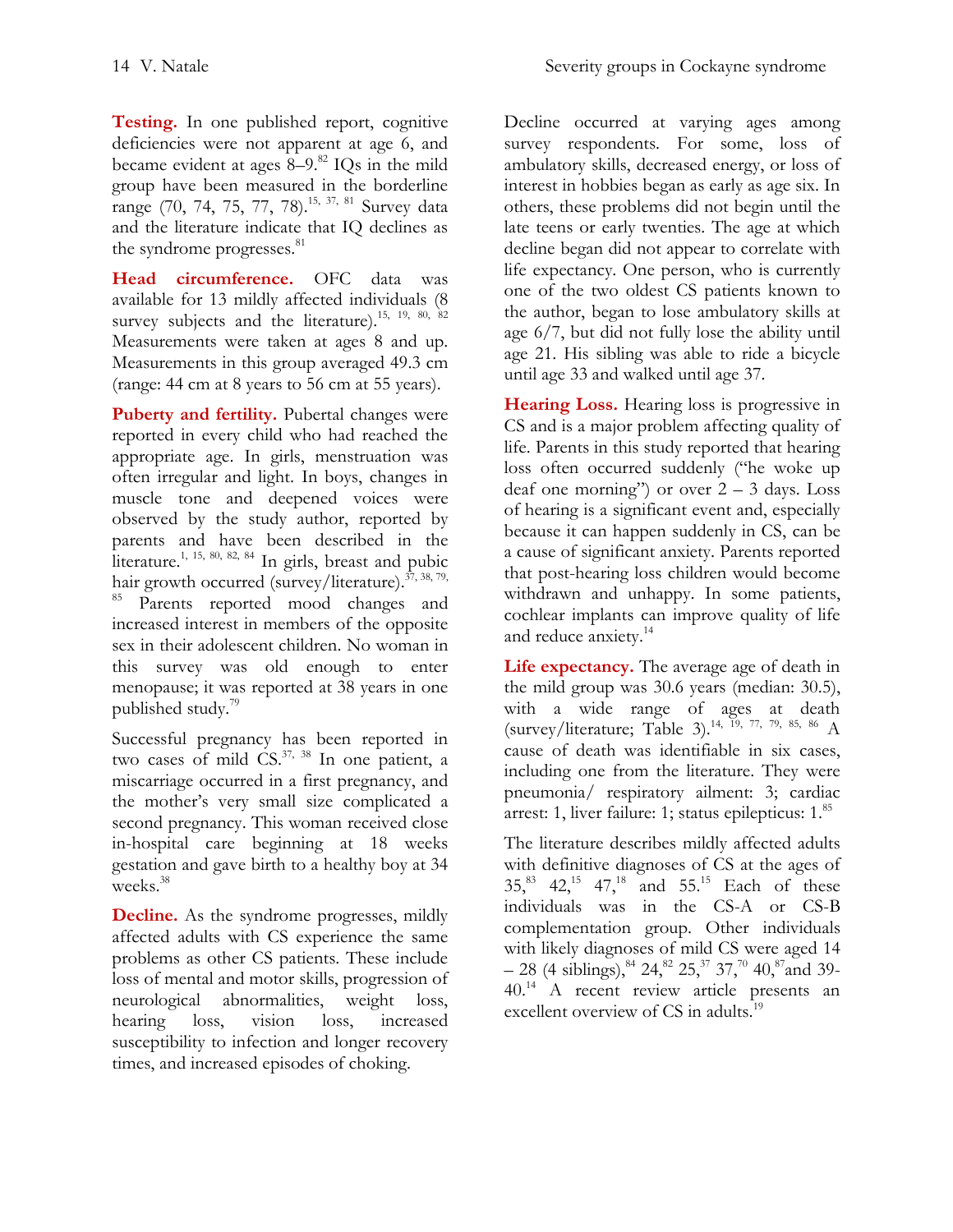**CS WITH SUN SENSITIVITY ONLY/ADULT ONSET CS.** Two reports have described individuals aged 13 and 33 with null mutations in  $\text{ERC}C6/\text{CSB}.^{16, 88}$  $\text{ERC}C6/\text{CSB}.^{16, 88}$  $\text{ERC}C6/\text{CSB}.^{16, 88}$  $\text{ERC}C6/\text{CSB}.^{16, 88}$  Each was completely healthy apart from abnormal sensitivity to UV light, and each was originally diagnosed with UV sensitivity syndrome. Both carry the same mutation in exon 2 of the CSB gene  $(CGA^{308}:\text{Arg}^{77}$  to  $TGA^{308}:\text{stop})$ <sup>[18,](#page-19-10) [88](#page-23-11)</sup> This mutation is the same one found in a woman in whom CS symptoms began in adulthood. Apart from photosensitivity and very short stature, symptoms of CS did not appear in this patient until age 47. [18](#page-19-10) Her symptoms included progressive hearing loss, dementia, and ataxia, as well as intracranial calcifications and cerebellar atrophy.

These studies suggested that this form of CS may be due to null mutations. However, another study of two children with severe CS found null mutations in the non-coding region of exon 1 and upstream regulatory sequences.<sup>[89](#page-23-12)</sup> CSB mRNA and protein were undetectable in these children; they died aged 6 and 8. Thus, the adult-onset form may be caused by a particular null mutation the individual mutation may be most important.

Two individuals with mutations in *XPF* (*ERCC4)* have also been diagnosed with an adult-onset disease called *XP with neurological abnormalities*. [32,](#page-20-11) [90](#page-23-13) Symptom onset began at ages 44 and 47. Both individuals experienced mental deterioration, progressive dysarthria and gait ataxia, choreiform movements, and cerebral atrophy. Both had a near-lifelong history of photosensitivity. Cerebellar atrophy and impairment of central nerve conduction were observed in one, and enlarged ventricles were found in the other.

## **IMPORTANT GENERAL POINTS ABOUT SYMPTOMS ASSOCIATED WITH CS**

**Congenital cataracts does not correlate with poor prognosis in CS.** Congenital cataracts has been cited as a poor prognostic indicator in C[S.](#page-19-0)<sup>1</sup> This study found that although congenital cataracts are more likely to occur in

severe cases of CS (7/14 severely affected survey subjects), the problem also occurs in the moderate  $(3/16)$  and mild forms  $(2/15)$ .

Furthermore, the two longest-lived persons in the survey (currently aged 42 and 44) were born with congenital cataracts, and all three persons in the moderate group lived two years beyond the average in that group. Two of the severely affected children lived 2.5 and 3.5 years past the average in their group.

Cataracts developed at later ages in an additional 11 patients. Again, occurrence was distributed across all severity groups, providing no correlations in this study between cataracts and severity of CS.

**Photosensitivity does not correlate with severity group in CS.** Although photosensitivity is universal in CS, its severity varies. This study found no correlation between degree of photosensitivity and disease severity. There were severely and mildly affected survey patients with severe photosensitivity (defined as avoiding UV light at all costs). Mild photosensitivity (defined as being able to spend time outside when wearing sunscreen) also occurred in both of these groups. Moderately affected patients were also split this way.

**Weight loss due to gastrointestinal ailments may be severe**. This study confirmed past observations that CS patients tend to be poor eaters. This statement is especially true for patients in the severe and moderate groups, who were universally reported to have poor appetites at best.

Problems related to inadequate nutrition were frequently complicated by vomiting, acid reflux, and episodes of choking or gagging. These problems put CS patients at high risk for dangerous weight loss due to common gastrointestinal ailments. In addition, their poor eating habits make weight re-gain difficult. *Therefore, any child with CS and a gastrointestinal ailment should be monitored immediately and closely.*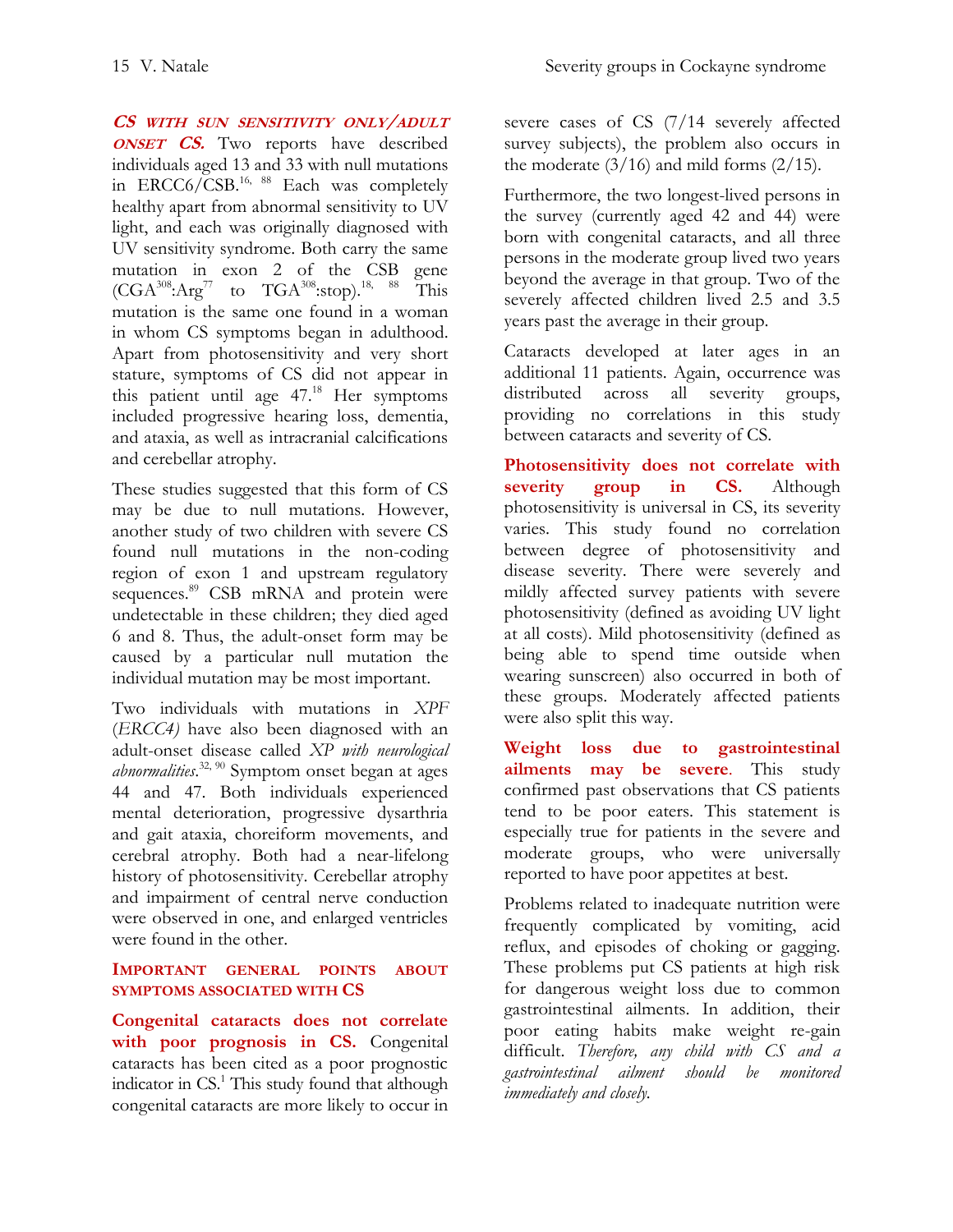### **DISCUSSION**

CS is a disorder of varying severity that varies from lethality within the first few years of life to apparent dormancy until middle age (Figure 3).



The form of CS that occurs early in life may be described as *juvenile-onset CS* to distinguish it from the form that occurs in adults (*adult-onset CS*). The juvenile form of the syndrome is characterized by dwarfism, photosensitivity, sensorineural hearing loss, microcephaly, developmental delays, contractures, and an outgoing personality. Other problems, which are outlined in Table 4, occur commonly in CS patients, but do not occur universally.

Juvenile-onset CS is characterized by three severity groups. Identifying a patient's group can aid prognosis. In general, severity groups correlate with size, milestones met, and life expectancy. For example, children in the severe group are the smallest CS patients and meet the fewest milestones (see Table 5 for details). Average age at death, at 5.0 years, is the lowest of all the groups. These children typically cannot talk or walk independently. Moderately affected children are bigger than severely affected children (Table 5). They usually learn to speak and may combine 2 –3 words. Most children in this group learn to walk independently, if only for a few steps. Finally mildly affected patients generally grow more, do more, and live longer.

Although symptoms of CS vary in severity, the same ones occur in all patients. For example, everyone in this survey shared photosensitivity, microcephaly, contractures, skill loss, and gait ataxia (in those who could walk). They were all generally outgoing and most were described by their parents as happy, although anxiety occurred in some as the disease progressed and skills especially hearing — were lost. Progressive sensorineural hearing loss is likely universal in CS, though it may not occur until a patient's condition declines.

Variation in microcephaly is an example of variation in CS that correlates with severity. At one extreme, the head circumference of a severely affected survey child was 38 cm at 3.0 years ( $\sim$ 7) standard deviations below the norm), while that of a very mildly affected thirteen year-old in the survey was  $\sim$ 51 cm ( $\sim$ 2 standard deviations below the norm). The severely affected child was never able to talk or sit independently, and died at age 3.5 years. The mildly affected teenaged patient spoke in full sentences, could read, write, and partake in most activities common to children her age. The severity of photosensitivity was a notable exception to this rule. Additionally, dental caries occur widely in CS, this study found no correlation between severity group and this problem.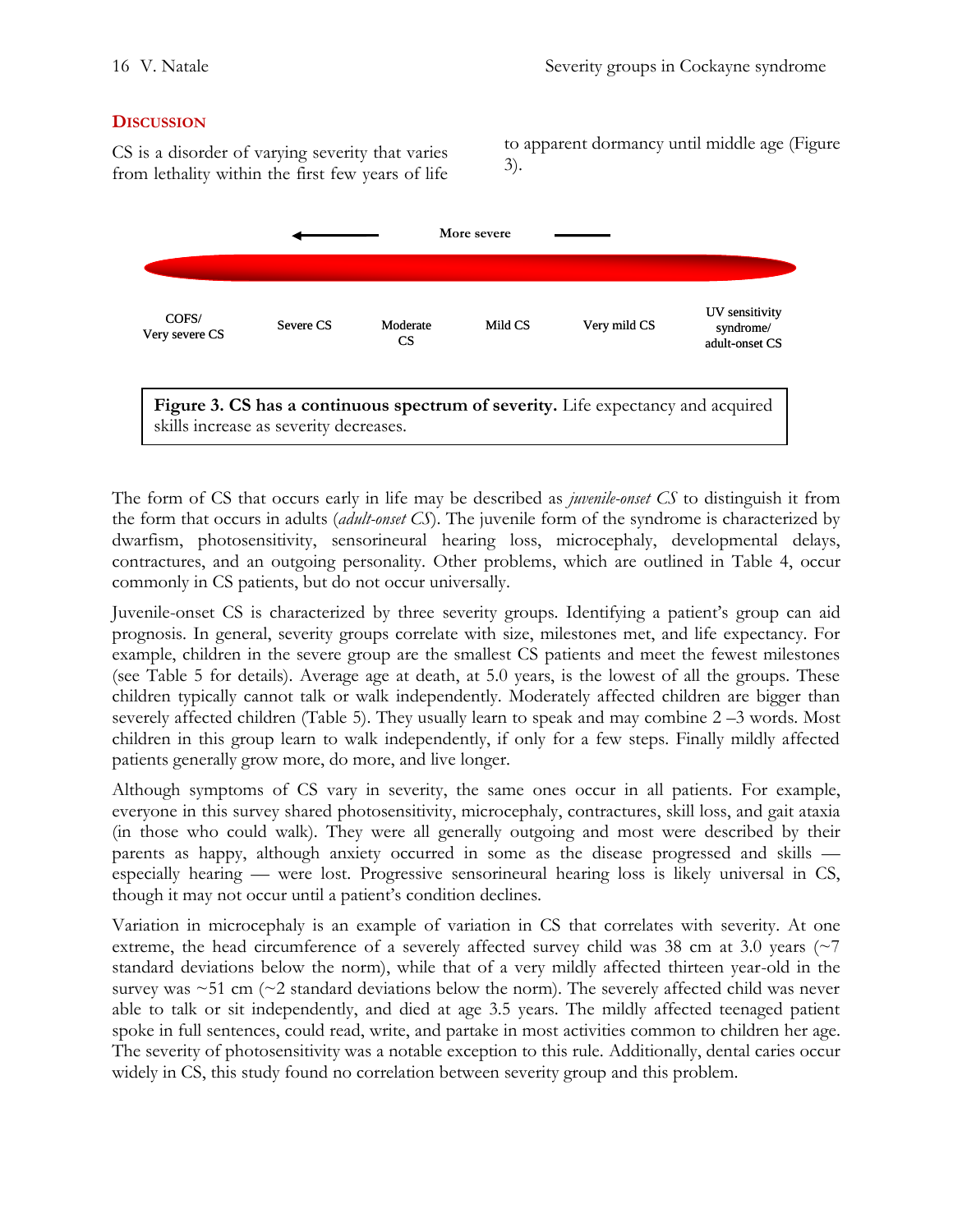### **Problems or attributes reported in all survey patients**

Cold extremities, Contractures, Developmental delays (cognitive, fine & gross motor, language), Gait ataxia in those who could walk, Outgoing or happy personality prior to decline, Microcephaly, Photosensitivity (ranging from mild to extreme), Pubertal changes in those of appropriate age, Very short stature

#### **Problems or attributes reported in >2/3 of survey patients (#)**

Hearing loss, including progressive hearing loss (43)\*, Brain calcifications (37), Hand tremors (36), Nocturnal lagophthalmos (35), White matter abnormalities (34), Dry eyes/lack of tears (33), Kyphosis (30)

### **Problems or attributes reported in**  $1/3 - 2/3$  **of survey patients (#)**

Acid reflux (27), Brain atrophy (27),\*\*, Choking/gagging (26)\*\*\*, Dental caries (26), Chronic vomiting (24), Cataracts (24), Healthy shiny hair (24),\*\*\*\* Liver abnormalities (22), Nystagmus (20), Retinopathy (21), Seizures (21), Hypertension (20), Generalized itchiness (19)

#### **Problems or attributes reported in**  $\sim 10\% - 1/3$  **of survey patients (#)**

Birthweight  $\leq 5$ <sup>th</sup> centile (13), Eyes: dilation poorly inducible (13); Leg cramps (10), Ankle clonus (9), Kidney abnormalities (9), EEG abnormal (8; not measured universally), Scoliosis (7), Strokes (7; all had been diagnosed with hypertension), Silent aspiration (6), Diabetes (5), BMI normal or above (4; all in Mild group)

**Table 4.** Summary of clinical signs/attributes in CS survey patients. The table shows the prevalence of symptoms and attributes among all CS patients surveyed here as a single group. Unless otherwise noted, symptoms were distributed broadly across all patient groups. This table is provided as a way to help provide a snapshot of the relative distribution of characteristics and problems associated with Cockayne syndrome. \* Likely present universally as the syndrome progresses; there were two unknowns. \*\*Likely present in >2/3; status of brain atrophy in several patients was unknown. \*\*\* Occurred chronically in 20 patients, and in six others as the disease progressed.

On rare occasions, the lack of one or more of the problems found universally in this survey has been noted in the literature. For example, head circumference can be normal in patients with the form of CS that manifests as photosensitivity without other signs (until, possibly, middle age). [16](#page-19-7) In addition, one report of a 55-year-old adult with CS noted that the patient's head circumference was 56 cm, which was in the normal range.<sup>[15](#page-19-6)</sup> However, the paper provided insufficient information to determine if this individual had the adultonset form of CS. This is one limitation of the relatively small sample size of this study.

In addition, CS without apparent clinical photosensitivity has been reported.<sup>[27,](#page-20-6) [28,](#page-20-7) [40](#page-21-0)</sup> Biochemical testing of fibroblasts from these patients showed that their fibroblasts were indeed sensitive to UV light. There is no explanation as to why a patient with biochemical sensitivity to UV light would not also show clinical signs of the problem, nor is there any explanation for why photosensitivity varies as it does among CS patients.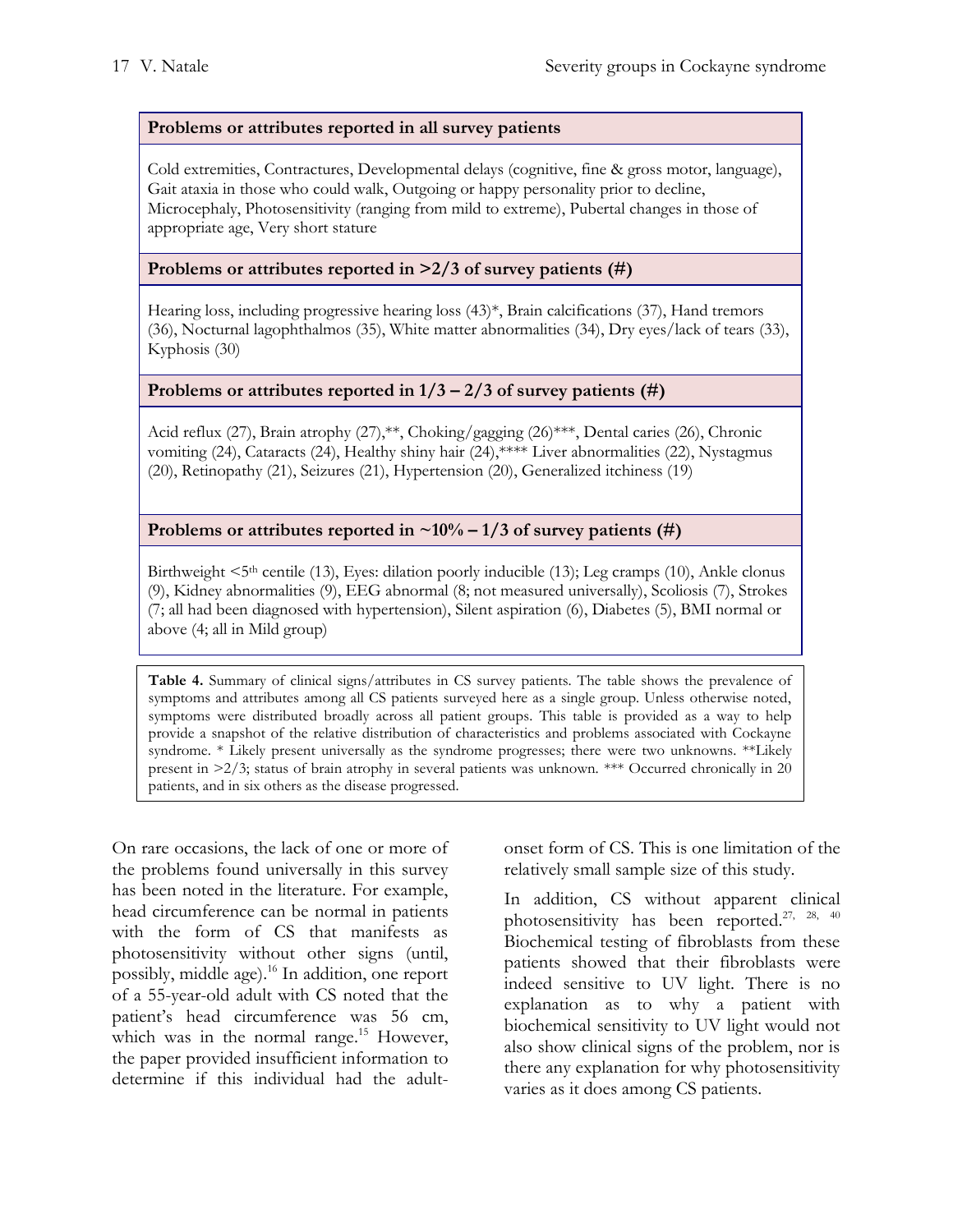Table 5 summarizes symptoms and attributes that define CS, grouped by how often they occurred in patients surveyed for this study. The top section of the table shows symptoms that were present universally and are likely present in every case of juvenile CS. Clinicians should be aware, however, that an apparent absence of clinical photosensitivity does not

preclude the problem at a biochemical level. Although hearing loss was not reported in two survey patients, this problem is likely universal in CS. As of the survey period, two patients had not been suffered hearing loss, but both of their elder siblings had. Attempts to contact these two families were not successful.

| Characteristic                            | <b>Severe</b>                                                                                | Moderate                                                                                  | Mild                                                                                                    | Adult-onset <sup>b</sup>                            |
|-------------------------------------------|----------------------------------------------------------------------------------------------|-------------------------------------------------------------------------------------------|---------------------------------------------------------------------------------------------------------|-----------------------------------------------------|
| Average<br>length/Stature<br>(cm)         | 6y: 79<br>$\langle \sim 90$ overall                                                          | 6y: 99<br>$16y$ +: $104^a$                                                                | 6y: 104<br>$16y$ +: $128^a$                                                                             | Normal?                                             |
| Head circumfer-<br>ence (cm) <sup>c</sup> | $<$ 42                                                                                       | $<$ ~49.5                                                                                 | $>\sim$ 47                                                                                              | Normal?                                             |
| Speech/vocabulary                         | No or very<br>few words                                                                      | May combine 2-3<br>words                                                                  | Conversational<br>vocabulary; may<br>combine $5-6+$<br>words                                            | Normal, but<br>lost after<br>syndrome<br>progresses |
| Independent<br>walking                    | Unlikely;<br>cruising or<br>walker use<br>possible                                           | Minimal, very late<br>onset (age 2-4 yrs)                                                 | All can walk, many<br>can run                                                                           | Normal, but<br>lost after<br>syndrome<br>progresses |
| Eating habits                             | Poor; likely<br>able to eat<br>soft foods<br>only; tube<br>feeding<br>typically<br>necessary | Poor; able to eat a<br>wider variety of<br>foods; tube<br>feeding eventually<br>necessary | Fair to good. Some<br>in this group may<br>not be cachectic or<br>even slender                          | Normal                                              |
| Pubertal changes                          | n/a                                                                                          | Periods/erections<br>occur, few if any<br>secondary sex<br>characteristics                | Periods/erections;<br>secondary sex<br>characteristics often<br>present; pregnancy<br>has been reported | Normal                                              |
| Mean age at death,<br>years               | 5.0                                                                                          | 15.9                                                                                      | 30.6                                                                                                    | Cannot be<br>calculated                             |

**Table 5. Summary of characteristics of CS patients by severity group.** a Growth had stopped by age 16 or well

before in all cases. <sup>b</sup>Minimal <sup>c</sup>Recorded when a child's head had stopped growing (between ages 2 and 3 in the severe group, generally between ages 7–10 in the moderate group, although cessation as early as age 3.5 was recorded in one patient, and as late as 14 years in mild patients, but as early as age 6.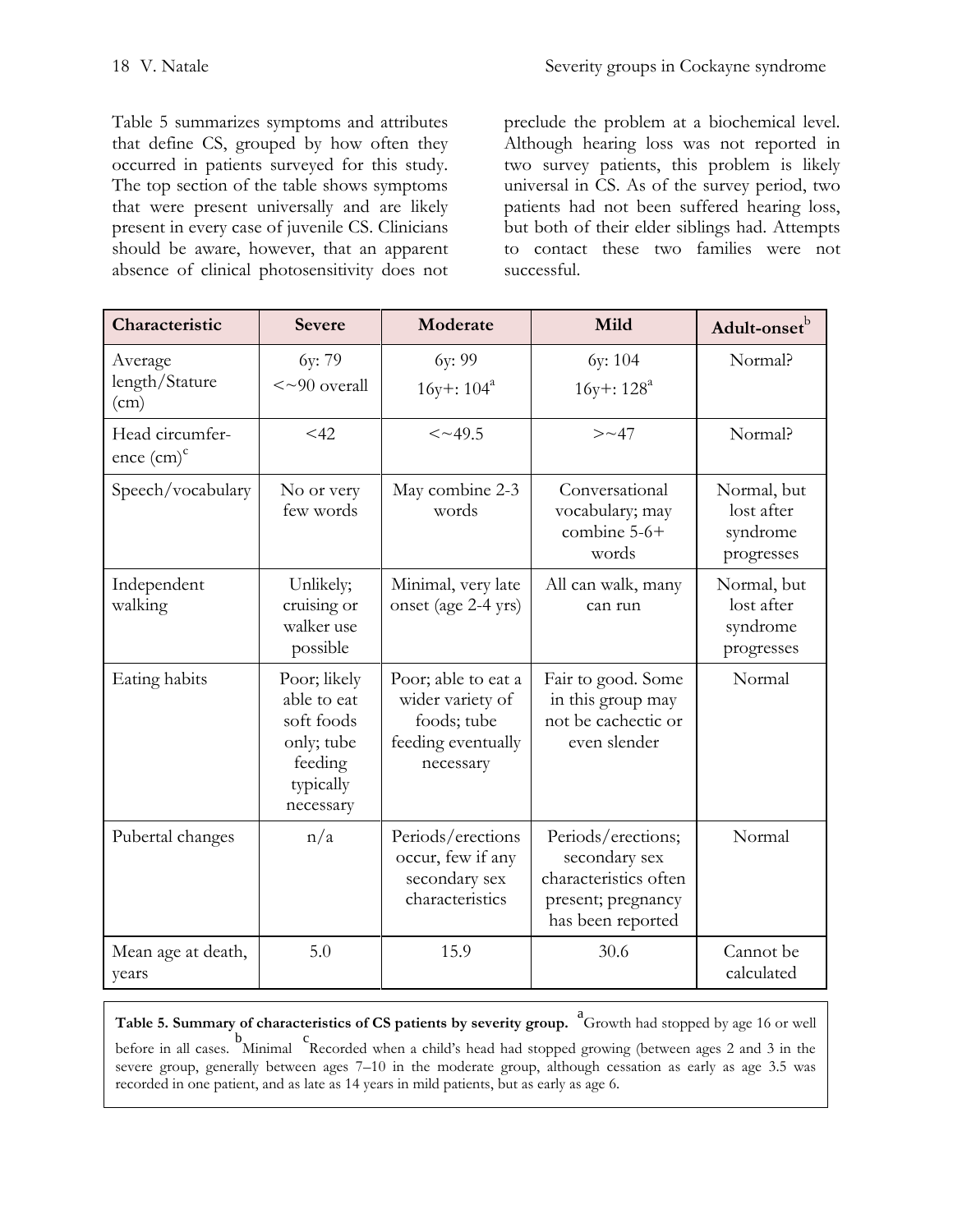In spite of the variation in the severity of their symptoms, most CS patients can be easily classified as members of a severity group.

Physicians should be aware, however, that occasional patients may have characteristics of two groups.

The overall course of disease is broadly similar between different groups: patients initially grow and gain skills, then plateau, and finally lose skills and abilities. They experience progressive vision and hearing loss, loss of mobility, increased dysphagia, increased tremors, and loss of verbal and cognitive abilities. The length of each stage varies by group and individually.

Mutations in the gene *CSB* are involved in the majority of cases of  $CS<sub>1</sub><sup>91</sup>$  $CS<sub>1</sub><sup>91</sup>$  $CS<sub>1</sub><sup>91</sup>$  in many very severe cases classified as  $COFS$ ,<sup>[27,](#page-20-6) [28,](#page-20-7) [56](#page-22-0)</sup> and in the apparently paradoxical cases in which symptoms do not become apparent until well into adulthood, if at all.<sup>[16,](#page-19-7) [18,](#page-19-10) [88](#page-23-11)</sup> To date, past one mutation identified in patients with the adult form of CS, no genotype-phenotype correlations have been found.

Table 5 summarizes the findings of this study and provides guidelines for assigning a patient to a severity group. It is important to stress that although most individuals fit into one group, there is crossover between them. Thus, the guidelines are not absolutes. Additionally, the very small number of case histories regarding adult-onset CS/CS mutations with sun sensitivity means that a full description of this form of CS must wait until more information is available.

# **ACKNOWLEDGEMENTS**

The author is deeply indebted to Ms. Teresa Wall, the past president of the Share and Care Cockayne Syndrome Network. Additionally, this study would not have been possible without the assistance of the current leadership of the Share and Care Cockayne Syndrome Network, and families of the CS children and adults surveyed here. The author is very grateful to them for both their generosity of time and spirit. Thank you.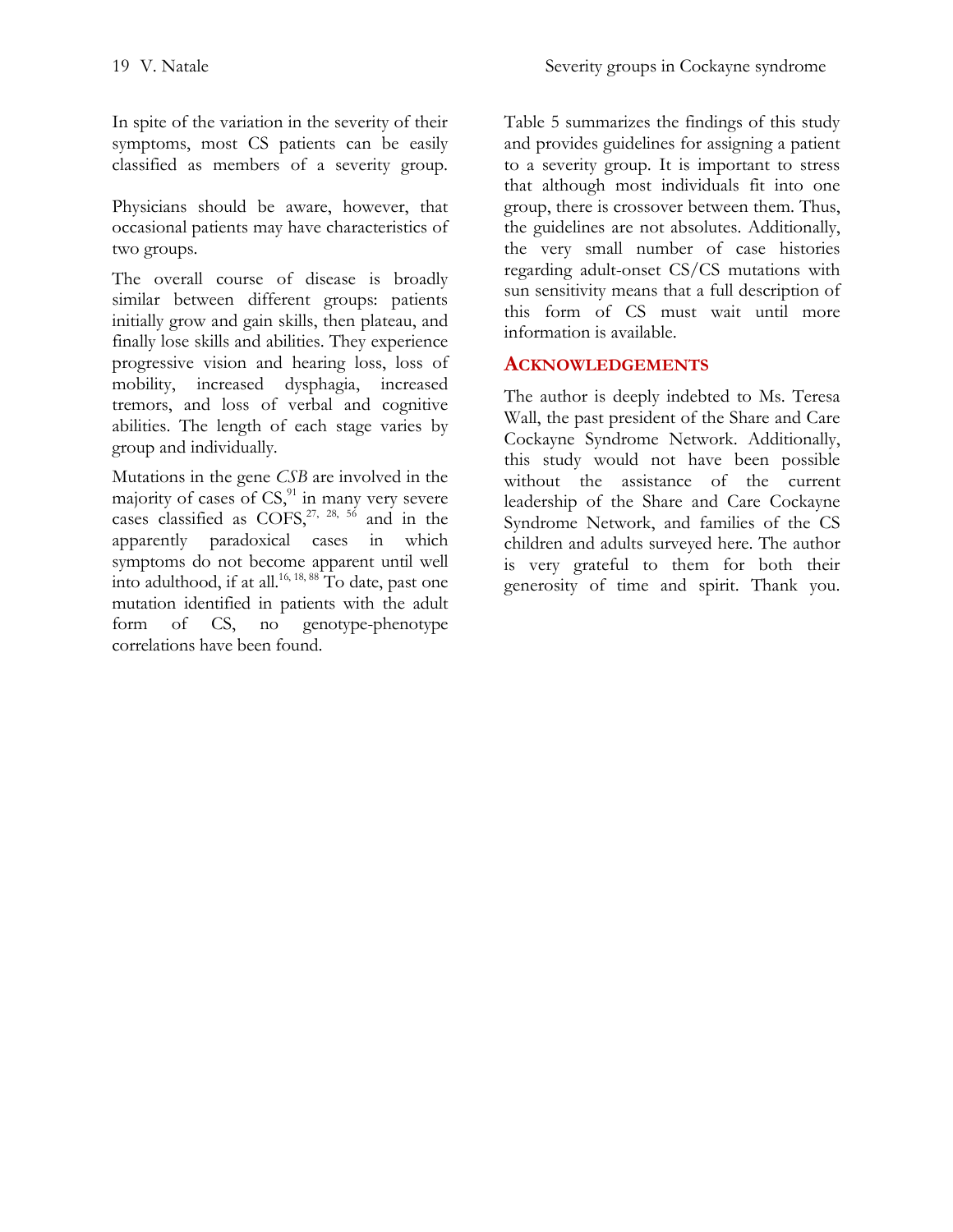## **REFERENCES**

- <span id="page-19-0"></span>1. Nance MA, Berry SA. Cockayne syndrome: review of 140 cases. *Am J Med Genet* 1992; **42**(1): 68-84.
- <span id="page-19-1"></span>2. Cunningham M, Godfrey S, Moffat WM. Cockayne's syndrome and emphysema. *Arch Dis Child* 1978; **53**(9): 722-5.
- 3. Lasser A. Cockayne's syndrome. *Cutis* 1972; **10**: 143-8.
- <span id="page-19-8"></span>4. Cockayne E. Dwarfism with retinal atrophy and deafness. *Arch Dis Child* 1946; **21**(1): 52-4.
- <span id="page-19-14"></span>5. Neill CA, Dingwall MM. A syndrome resembling progeria: A review of two cases. *Arch Dis Child* 1950; **25**(123): 213-23.
- <span id="page-19-17"></span>6. Jin K, Handa T, Ishihara T, Yoshii F. Cockayne syndrome: report of two siblings and review of literature in Japan. *Brain Dev* 1979; **1**(4): 305-12.
- <span id="page-19-15"></span>7. Macdonald WB, Fitch KD, Lewis IC. Cockayne's syndrome. An heredo-familial disorder of growth and development. *Pediatrics* 1960; **25**: 997-1007.
- <span id="page-19-13"></span>8. Moyer DB, Marquis P, Shertzer ME, Burton BK. Cockayne syndrome with early onset of manifestations. *Am J Med Genet* 1982; **13**(2): 225-30.
- <span id="page-19-16"></span>9. Lieberman WJ, Schimek RA, Snyder CH. Cockayne's disease. A report of a case. *Am J Ophthalmol* 1961; **52**: 116-8.
- <span id="page-19-18"></span>10. Hernandez AL, de Leon B, Garcia de la Puenti S, del Castillo V. [Ultrastructural renal lesions in the Cockayne syndrome. A case report (author's transl)]. *Rev Invest Clin* 1975; **27**(2): 153-8.
- <span id="page-19-2"></span>11. Proops R, Taylor AM, Insley J. A clinical study of a family with Cockayne's syndrome. *J Med Genet* 1981; **18**(4): 288-93.
- <span id="page-19-3"></span>12. Jaakkola E, Mustonen A, Olsen P, et al. ERCC6 founder mutation identified in Finnish patients with COFS syndrome. *Clin Genet* 2010.
- <span id="page-19-4"></span>13. Bender MM, Potocki L, Metry DW. What syndrome is this? Cockayne syndrome. *Pediatr Dermatol* 2003; **20**(6): 538-40.
- <span id="page-19-5"></span>14. Morris DP, Alian W, Maessen H, et al. Cochlear implantation in Cockayne syndrome: our experience of two cases with different outcomes. *Laryngoscope* 2007; **117**(5): 939-43.
- <span id="page-19-6"></span>15. Miyauchi H, Horio T, Akaeda T, et al. Cockayne syndrome in two adult siblings. *J Am Acad Dermatol* 1994; **30**(2 Pt 2): 329-35.
- <span id="page-19-7"></span>16. Miyauchi-Hashimoto H, Akaeda T, Maihara T, Ikenaga M, Horio T. Cockayne syndrome without typical clinical manifestations including neurologic abnormalities. *J Am Acad Dermatol* 1998; **39**(4 Pt 1): 565-70.
- <span id="page-19-9"></span>17. Cockayne E. Dwarfism with retinal atrophy and deafness. *Arch Dis Child* 1936; **11**: 1-8.
- <span id="page-19-10"></span>18. Hashimoto S, Suga T, Kudo E, Ihn H, Uchino M, Tateishi S. Adult-onset neurological degeneration in a patient with Cockayne syndrome and a null mutation in the CSB gene. *J Invest Dermatol* 2008; **128**(6): 1597-9.
- <span id="page-19-11"></span>19. Rapin I, Weidenheim K, Lindenbaum Y, et al. Cockayne syndrome in adults: review with clinical and pathologic study of a new case. *J Child Neurol* 2006; **21**(11): 991-1006.
- <span id="page-19-12"></span>20. Mallery DL, Tanganelli B, Colella S, et al. Molecular analysis of mutations in the CSB (ERCC6) gene in patients with Cockayne syndrome. *Am J Hum Genet* 1998; **62**(1): 77-85.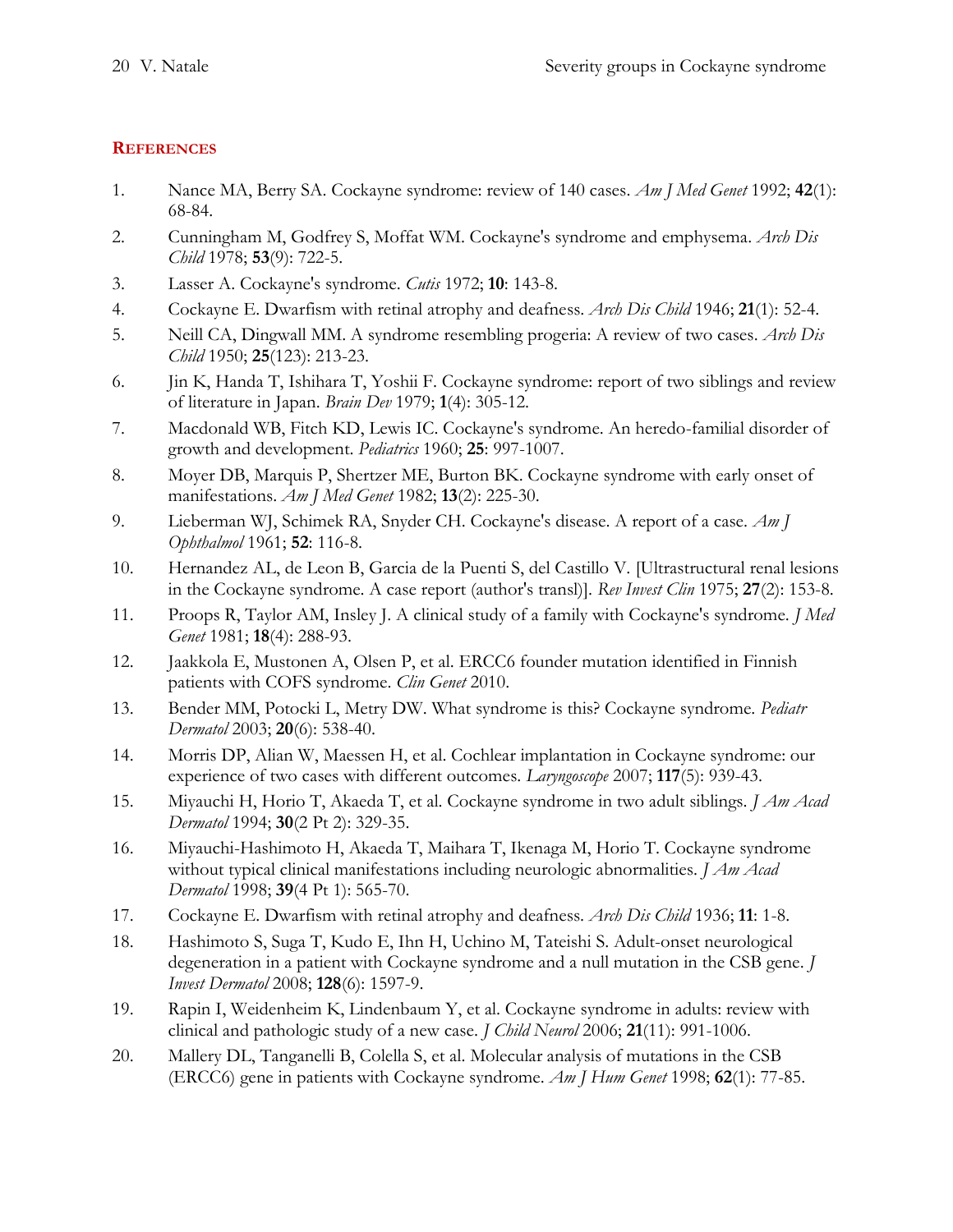- <span id="page-20-0"></span>21. Stefanini M, Fawcett H, Botta E, Nardo T, Lehmann AR. Genetic analysis of twenty-two patients with Cockayne syndrome. *Hum Genet* 1996; **97**(4): 418-23.
- <span id="page-20-1"></span>22. van den Boom V, Citterio E, Hoogstraten D, et al. DNA damage stabilizes interaction of CSB with the transcription elongation machinery. *J Cell Biol* 2004; **166**(1): 27-36.
- <span id="page-20-2"></span>23. Kraemer KH, Patronas NJ, Schiffmann R, Brooks BP, Tamura D, DiGiovanna JJ. Xeroderma pigmentosum, trichothiodystrophy and Cockayne syndrome: a complex genotype-phenotype relationship. *Neuroscience* 2007; **145**(4): 1388-96.
- <span id="page-20-3"></span>24. Lindenbaum Y, Dickson D, Rosenbaum P, Kraemer K, Robbins I, Rapin I. Xeroderma pigmentosum/cockayne syndrome complex: first neuropathological study and review of eight other cases. *Eur J Paediatr Neurol* 2001; **5**(6): 225-42.
- <span id="page-20-4"></span>25. Lowry RB, MacLean R, McLean DM, Tischler B. Cataracts, microcephaly, kyphosis, and limited joint movement in two siblings: a new syndrome. *J Pediatr* 1971; **79**(2): 282-4.
- <span id="page-20-5"></span>26. Pena SD, Shokeir MH. Autosomal recessive cerebro-oculo-facio-skeletal (COFS) syndrome. *Clin Genet* 1974; **5**(4): 285-93.
- <span id="page-20-6"></span>27. Laugel V, Dalloz C, Tobias ES, et al. Cerebro-oculo-facio-skeletal syndrome: three additional cases with CSB mutations, new diagnostic criteria and an approach to investigation. *J Med Genet* 2008; **45**(9): 564-71.
- <span id="page-20-7"></span>28. Meira LB, Graham JM, Jr., Greenberg CR, et al. Manitoba aboriginal kindred with original cerebro-oculo- facio-skeletal syndrome has a mutation in the Cockayne syndrome group B (CSB) gene. *Am J Hum Genet* 2000; **66**(4): 1221-8.
- <span id="page-20-8"></span>29. Kanda T, Oda M, Yonezawa M, et al. Peripheral neuropathy in xeroderma pigmentosum. *Brain* 1990; **113 ( Pt 4)**: 1025-44.
- <span id="page-20-9"></span>30. Oh KS, Khan SG, Jaspers NG, et al. Phenotypic heterogeneity in the XPB DNA helicase gene (ERCC3): xeroderma pigmentosum without and with Cockayne syndrome. *Hum Mutat* 2006; **27**(11): 1092-103.
- <span id="page-20-10"></span>31. Lehmann AR. The xeroderma pigmentosum group D (XPD) gene: one gene, two functions, three diseases. *Genes Dev* 2001; **15**(1): 15-23.
- <span id="page-20-11"></span>32. Moriwaki S, Nishigori C, Imamura S, et al. A case of xeroderma pigmentosum complementation group F with neurological abnormalities. *Br J Dermatol* 1993; **128**(1): 91-4.
- <span id="page-20-12"></span>33. Moriwaki S, Stefanini M, Lehmann AR, et al. DNA repair and ultraviolet mutagenesis in cells from a new patient with xeroderma pigmentosum group G and cockayne syndrome resemble xeroderma pigmentosum cells. *J Invest Dermatol* 1996; **107**(4): 647-53.
- <span id="page-20-13"></span>34. Faghri S, Tamura D, Kraemer KH, Digiovanna JJ. Trichothiodystrophy: a systematic review of 112 published cases characterises a wide spectrum of clinical manifestations. *J Med Genet* 2008; **45**(10): 609-21.
- <span id="page-20-14"></span>35. Kleijer WJ, Laugel V, Berneburg M, et al. Incidence of DNA repair deficiency disorders in western Europe: Xeroderma pigmentosum, Cockayne syndrome and trichothiodystrophy. *DNA Repair (Amst)* 2008; **7**(5): 744-50.
- <span id="page-20-15"></span>36. Pena SD, Evans J, Hunter AG. COFS syndrome revisited. *Birth Defects Orig Artic Ser* 1978; **14**(6B): 205-13.
- <span id="page-20-16"></span>37. Kennedy RM, Rowe VD, Kepes JJ. Cockayne syndrome: an atypical case. *Neurology* 1980; **30**(12): 1268-72.
- <span id="page-20-17"></span>38. Lahiri S, Davies N. Cockayne's Syndrome: case report of a successful pregnancy. *Bjog* 2003; **110**(9): 871-2.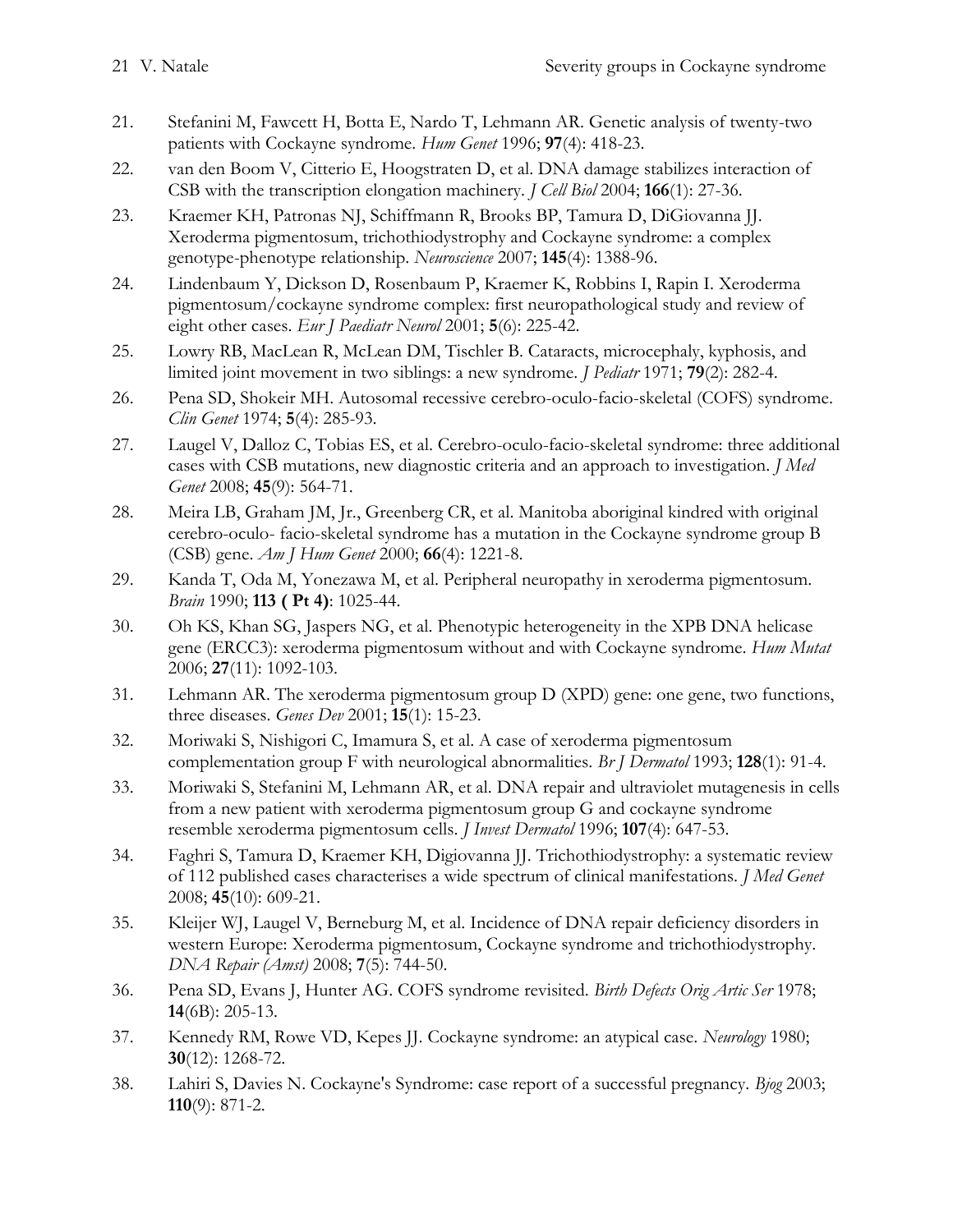- <span id="page-21-2"></span>39. Nishio H, Kodama S, Matsuo T, Ichihashi M, Ito H, Fujiwara Y. Cockayne syndrome: magnetic resonance images of the brain in a severe form with early onset. *J Inherit Metab Dis* 1988; **11**(1): 88-102.
- <span id="page-21-0"></span>40. Tinsa F, Bellalah M, Brini I, et al. Infantile onset of Cockayne syndrome without photosensitivity in a Tunisian girl. *Tunis Med* 2009; **87**(12): 877-9.
- <span id="page-21-1"></span>41. Levin PS, Green WR, Victor DI, MacLean AL. Histopathology of the eye in Cockayne's syndrome. *Arch Ophthalmol* 1983; **101**(7): 1093-7.
- <span id="page-21-4"></span>42. Hallervorden I. [Diffuse symmetric calcification in a syndrome including microcephaly and meningoencephalitis.]. *Arch Psychiatr Nervenkr Z Gesamte Neurol Psychiatr* 1950; **184**(7): 579- 600.
- 43. Sonmez FM, Celep F, Ugur SA, Tolun A. Severe form of Cockayne syndrome with varying clinical presentation and no photosensitivity in a family. *J Child Neurol* 2006; **21**(4): 333-7.
- <span id="page-21-5"></span>44. Jaeken J, Klocker H, Schwaiger H, Bellmann R, Hirsch-Kauffmann M, Schweiger M. Clinical and biochemical studies in three patients with severe early infantile Cockayne syndrome. *Hum Genet* 1989; **83**(4): 339-46.
- <span id="page-21-3"></span>45. Hayashi M, Hayakawa K, Suzuki F, Sugita K, Satoh J, Morimatsu Y. A neuropathological study of early onset Cockayne syndrome with chromosomal anomaly 47XXX. *Brain Dev* 1992; **14**(1): 63-7.
- <span id="page-21-7"></span>46. Leech RW, Brumback RA, Miller RH, Otsuka F, Tarone RE, Robbins JH. Cockayne syndrome: clinicopathologic and tissue culture studies of affected siblings. *J Neuropathol Exp Neurol* 1985; **44**(5): 507-19.
- <span id="page-21-10"></span>47. Patton MA, Giannelli F, Francis AJ, Baraitser M, Harding B, Williams AJ. Early onset Cockayne's syndrome: case reports with neuropathological and fibroblast studies. *J Med Genet* 1989; **26**(3): 154-9.
- <span id="page-21-12"></span>48. Riggs W, Jr., Seibert J. Cockayne's syndrome. Roentgen findings. *Am J Roentgenol Radium Ther Nucl Med* 1972; **116**(3): 623-33.
- <span id="page-21-6"></span>49. Schmickel RD, Chu EH, Trosko JE, Chang CC. Cockayne syndrome: a cellular sensitivity to ultraviolet light. *Pediatrics* 1977; **60**(2): 135-9.
- <span id="page-21-8"></span>50. Hirooka M, Hirota M, Kamada M. Renal lesions in Cockayne syndrome. *Pediatr Nephrol* 1988; **2**(2): 239-43.
- 51. Ohno T, Hirooka M. Renal lesions in Cockayne's syndrome. *Tohoku J Exp Med* 1966; **89**(2): 151-66.
- <span id="page-21-9"></span>52. Choong CS, Liew KL, Huang YF, Chiu PC, Hsieh KS. Cockayne syndrome with tetralogy of Fallot: a case report. *Zhonghua Yi Xue Za Zhi (Taipei)* 1997; **59**(3): 199-203.
- <span id="page-21-11"></span>53. Del Bigio MR, Greenberg CR, Rorke LB, Schnur R, McDonald-McGinn DM, Zackai EH. Neuropathological findings in eight children with cerebro-oculo-facio-skeletal (COFS) syndrome. *J Neuropathol Exp Neurol* 1997; **56**(10): 1147-57.
- <span id="page-21-13"></span>54. Graham JM, Jr., Anyane-Yeboa K, Raams A, et al. Cerebro-oculo-facio-skeletal syndrome with a nucleotide excision-repair defect and a mutated XPD gene, with prenatal diagnosis in a triplet pregnancy. *Am J Hum Genet* 2001; **69**(2): 291-300.
- <span id="page-21-14"></span>55. Falik-Zaccai TC, Laskar M, Kfir N, Nasser W, Slor H, Khayat M. Cockayne syndrome type II in a Druze isolate in Northern Israel in association with an insertion mutation in ERCC6. *Am J Med Genet A* 2008; **146A**(11): 1423-9.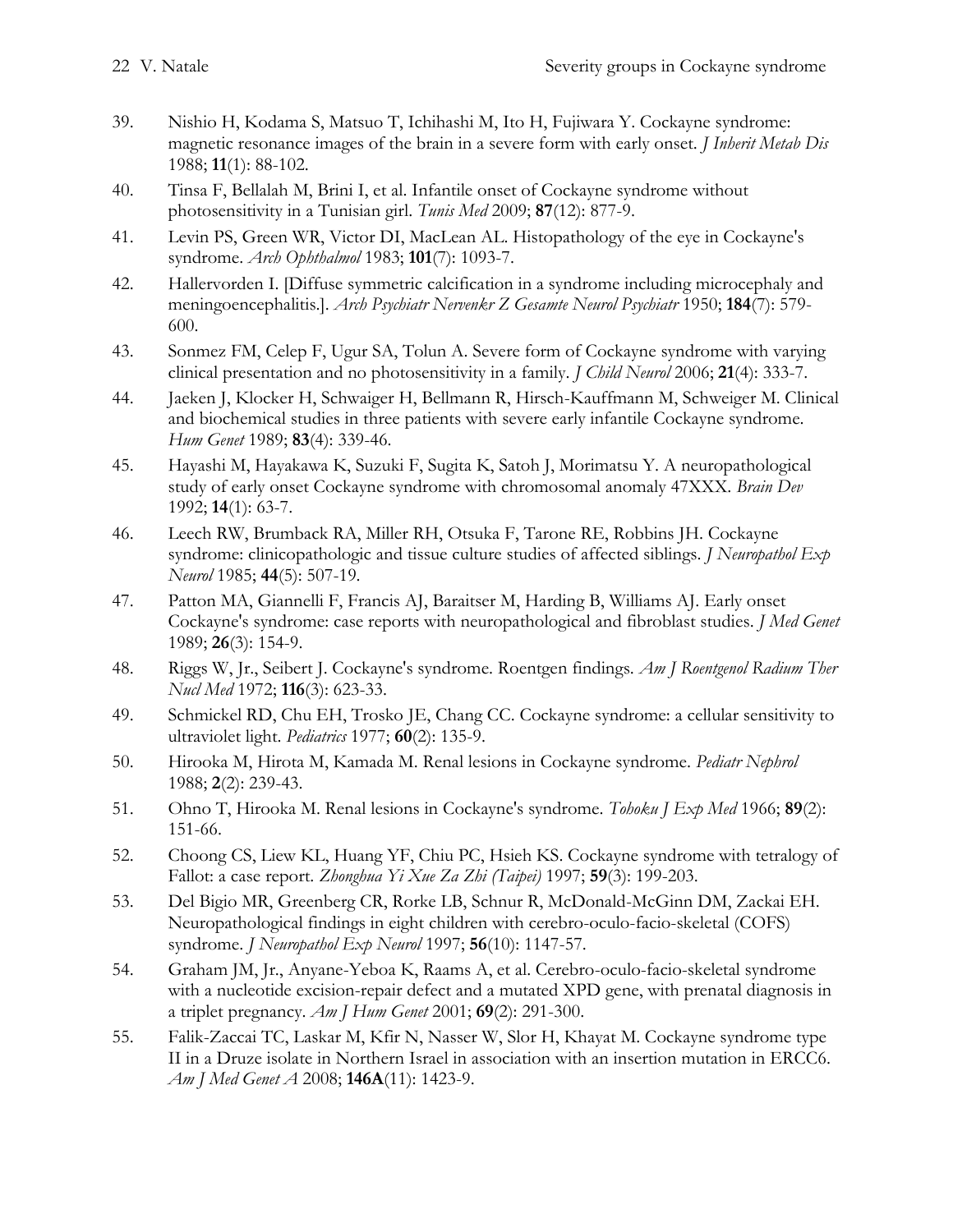- <span id="page-22-0"></span>56. Powell CM; Meira LF, EC. Mutation in the CSB gene in a patient with Cerebro-Oculo-Facio-Skeletal syndrome. *Genetics in Medicine* 2000; **2**(1): 85.
- <span id="page-22-1"></span>57. Hamel BC, Raams A, Schuitema-Dijkstra AR, et al. Xeroderma pigmentosum--Cockayne syndrome complex: a further case. *J Med Genet* 1996; **33**(7): 607-10.
- <span id="page-22-2"></span>58. Jaspers NG, Raams A, Silengo MC, et al. First reported patient with human ERCC1 deficiency has cerebro-oculo-facio-skeletal syndrome with a mild defect in nucleotide excision repair and severe developmental failure. *Am J Hum Genet* 2007; **80**(3): 457-66.
- <span id="page-22-3"></span>59. Dolman CL, Wright VJ. Necropsy of original case of Lowry's syndrome. *J Med Genet* 1978; **15**(3): 227-9.
- <span id="page-22-4"></span>60. Sugarman GI. Syndrome of microcephaly, cataracts, kyphosis, and joint contractures versus Cockayne's syndrome. *J Pediatr* 1973; **82**(2): 351-2.
- <span id="page-22-5"></span>61. Wooldridge WJ, Dearlove OR, Khan AA. Anaesthesia for Cockayne syndrome. Three case reports. *Anaesthesia* 1996; **51**(5): 478-81.
- <span id="page-22-6"></span>62. Norman RM, Tingey, AH. Syndrome of microcephaly, strio-cerebellar calcifications, and leucodystrophy. *J Neurol Neurosurg Psychiatry* 1966; **29**: 157-63.
- <span id="page-22-8"></span>63. Gandolfi A, Horoupian D, Rapin I, DeTeresa R, Hyams V. Deafness in Cockayne's syndrome: morphological, morphometric, and quantitative study of the auditory pathway. *Ann Neurol* 1984; **15**(2): 135-43.
- 64. Schenone A, Rolando S, Ferrari M, Romagnoli P, Tabaton M, Mancardi GL. Peripheral neuropathy in Cockayne syndrome. *Ital J Neurol Sci* 1986; **7**(4): 447-52.
- <span id="page-22-7"></span>65. Rowlatt U. Cockayne's syndrome. Report of case with necropsy findings. *Acta Neuropathol* 1969; **14**(1): 52-61.
- <span id="page-22-9"></span>66. Houston CS, Zaleski WA, Rozdilsky B. Identical male twins and brother with Cockayne syndrome. *Am J Med Genet* 1982; **13**(2): 211-23.
- <span id="page-22-13"></span>67. Soffer D, Grotsky HW, Rapin I, Suzuki K. Cockayne syndrome: unusual neuropathological findings and review of the literature. *Ann Neurol* 1979; **6**(4): 340-8.
- <span id="page-22-12"></span>68. Lyon G RO, Philippart M, Sarlieve L. Leucodystrophie avec calcifications strio-cerebelleuses, microcephalie et nanisme. *Revue Neurologique* 1968; **119**(2): 197-210.
- <span id="page-22-17"></span>69. Srivastava RN, Gupta PC, Mayekar G, Roy S. Cockayne's syndrome in two sisters. *Acta Paediatr Scand* 1974; **63**(3): 461-4.
- <span id="page-22-10"></span>70. Boltshauser E, Yalcinkaya C, Wichmann W, Reutter F, Prader A, Valavanis A. MRI in Cockayne syndrome type I. *Neuroradiology* 1989; **31**(3): 276-7.
- <span id="page-22-11"></span>71. Cook S. Cockayne's syndrome. Another cause of difficult intubation. *Anaesthesia* 1982; **37**(11): 1104-7.
- <span id="page-22-15"></span>72. Sugarman GI, Landing BH, Reed WB. Cockayne syndrome: clinical study of two patients and neuropathologic findings in one. *Clin Pediatr (Phila)* 1977; **16**(3): 225-32.
- <span id="page-22-14"></span>73. Neilan EG, Delgado MR, Donovan MA, et al. Response of motor complications in Cockayne syndrome to carbidopa-levodopa. *Arch Neurol* 2008; **65**(8): 1117-21.
- <span id="page-22-16"></span>74. Spark H. Cachectic Dwarfism Resembling the Cockayne-Neill Type. *J Pediatr* 1965; **66**: 41-7.
- <span id="page-22-18"></span>75. Sugita K, Suzuki N, Kojima T, et al. Cockayne syndrome with delayed recovery of RNA synthesis after ultraviolet irradiation but normal ultraviolet survival. *Pediatr Res* 1987; **21**(1): 34-7.
- 76. Land VJ, Nogrady MB. Cockayne's syndrome. *J Can Assoc Radiol* 1969; **20**(3): 194-203.